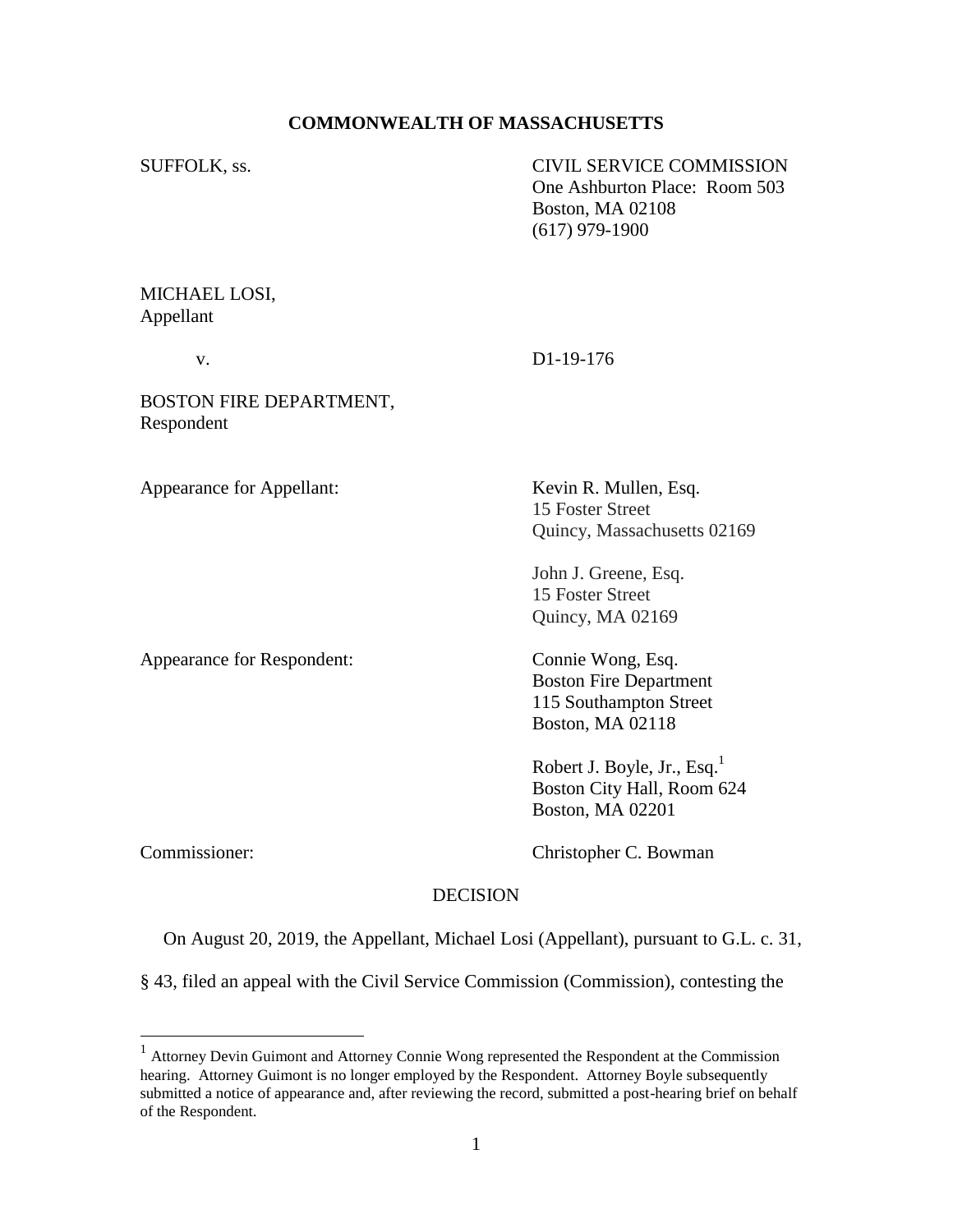decision of the Boston Fire Department (Department) to terminate him from his position as a Boston Firefighter. On September 17, 2019, I held a pre-hearing conference at the offices of the Commission in Boston. I held a full hearing at the same location over two days on November 8 and December 16, 2019.<sup>2</sup> As no written notice was received from either party, the hearing was declared private. A CD of the digitally-recorded hearing was provided to both parties. Counsel for the Appellant submitted a stenographic transcription of the hearing which the Commission has taken as the official record of the proceeding. The parties submitted post-hearing briefs in the form of proposed decisions on May 1, 2020 (Respondent) and May 22, 2020 (Appellant).

# **FINDINGS OF FACT**

 At the outset of the hearing, I entered into evidence Exhibits 1 through 35, with the exception of Exhibit 5 (Appellant objection sustained). During the second day of hearing, I entered additional documents as Exhibits 36 through 40, with Exhibit 39 conditioned on the receipt of additional information from the Appellant, which was not received. Therefore, Exhibit 39 was not entered. The Department forwarded additional documents after the hearing, some at my request and others on their own initiative. After review, I entered those documents as Exhibits 41 through 48. Based on these exhibits, the testimony of the following witnesses:

# *Called by the Department:*

- Gerard Viola, District Fire Chief;
- David Walsh, Deputy Chief of Personnel;
- **Jonathan Holder, M.D., Department Medical Examiner;**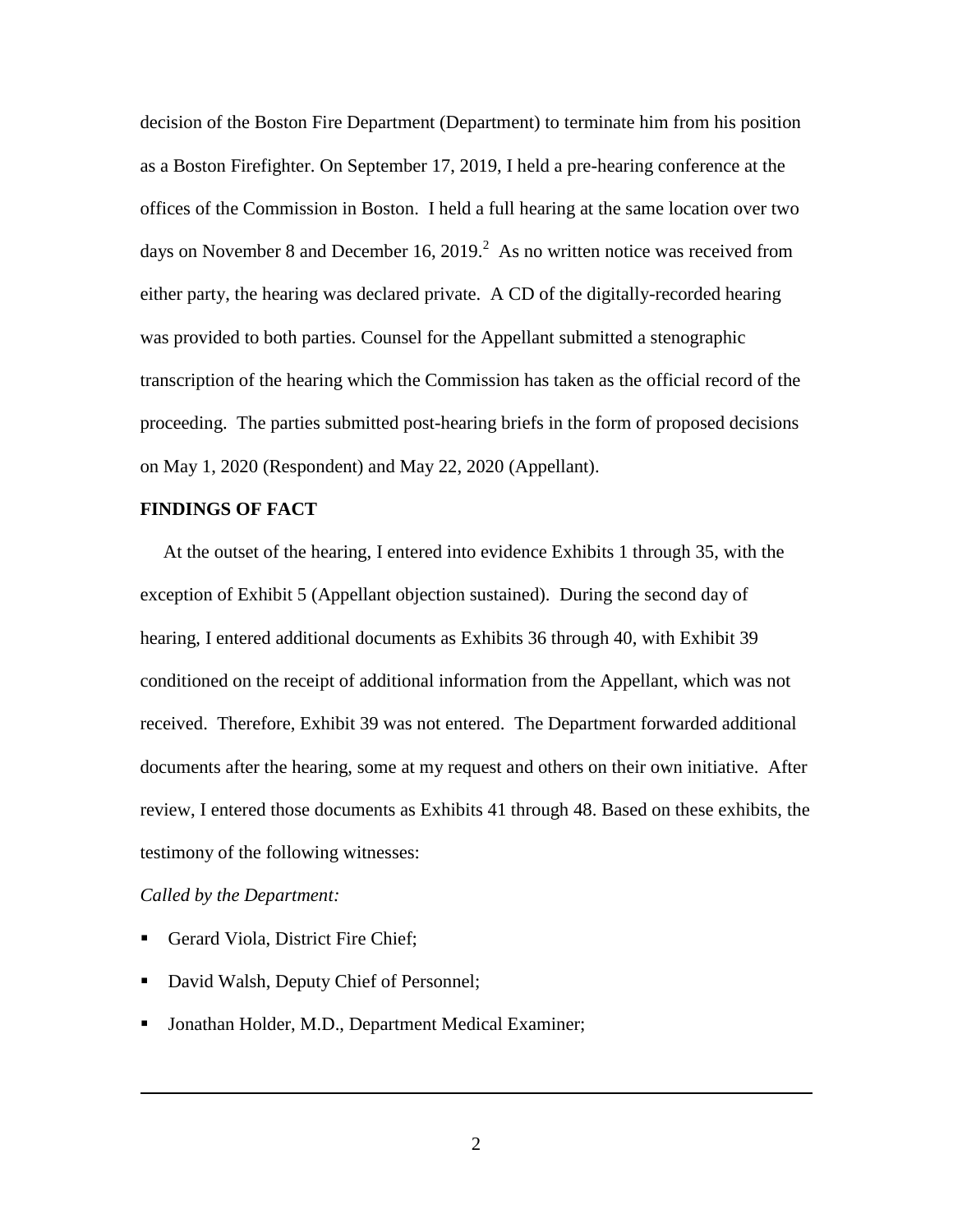■ Gerard Cianciulli, Fire Captain, Ladder Company 21, East Boston.

# *Called by Mr. Losi:*

 $\overline{a}$ 

Michael Losi, Appellant;

and taking administrative notice of all matters filed in the case, pertinent statutes, regulations, policies, stipulations and reasonable inferences from the credible evidence, a preponderance of the evidence establishes the following:

- 1. The Appellant was employed as a firefighter with the Department from 2013 until his termination in 2019. Prior to becoming a firefighter, the Appellant served in the United States Marine Corps from 2007 to 2011, and was honorably discharged. As part of his military service, the Appellant served in Iraq and Afghanistan. (Testimony of Appellant)
- 2. Based on a reported on-the-job injury, the Appellant was placed on injured leave from November 11, 2018 to December 20, 2018. (Exhibits 43 & 44; Testimony of Appellant)
- 3. On December 7, 2018, the Department received a fax from the Boston Sports and Shoulder Center stating: "The following is a summary of Michael Losi's visit with Jason Rand, PA [Physician's Assistant], on 11/30/2018." On page 2 of the faxed communication, the PA wrote:

"We discussed a more supportive sling because he does not feel the current sling is providing stability and educated the patient with regard to this. We discussed him working on posture, utilizing the sling and getting an MRI. The MRI will be used to evaluate the integrity of his rotator cuff, extent of AC joint separation and question of the fracture fragment." Also on Page 2, the PA wrote: "Return to Work Status: No Duty." (emphasis added) (Exhibit 43)

<sup>2</sup> The Standard Adjudicatory Rules of Practice and Procedure, 801 CMR §§1.00 *et seq.*, apply to adjudications before the Commission with G.L. c. 31, or any Commission rules, taking precedence.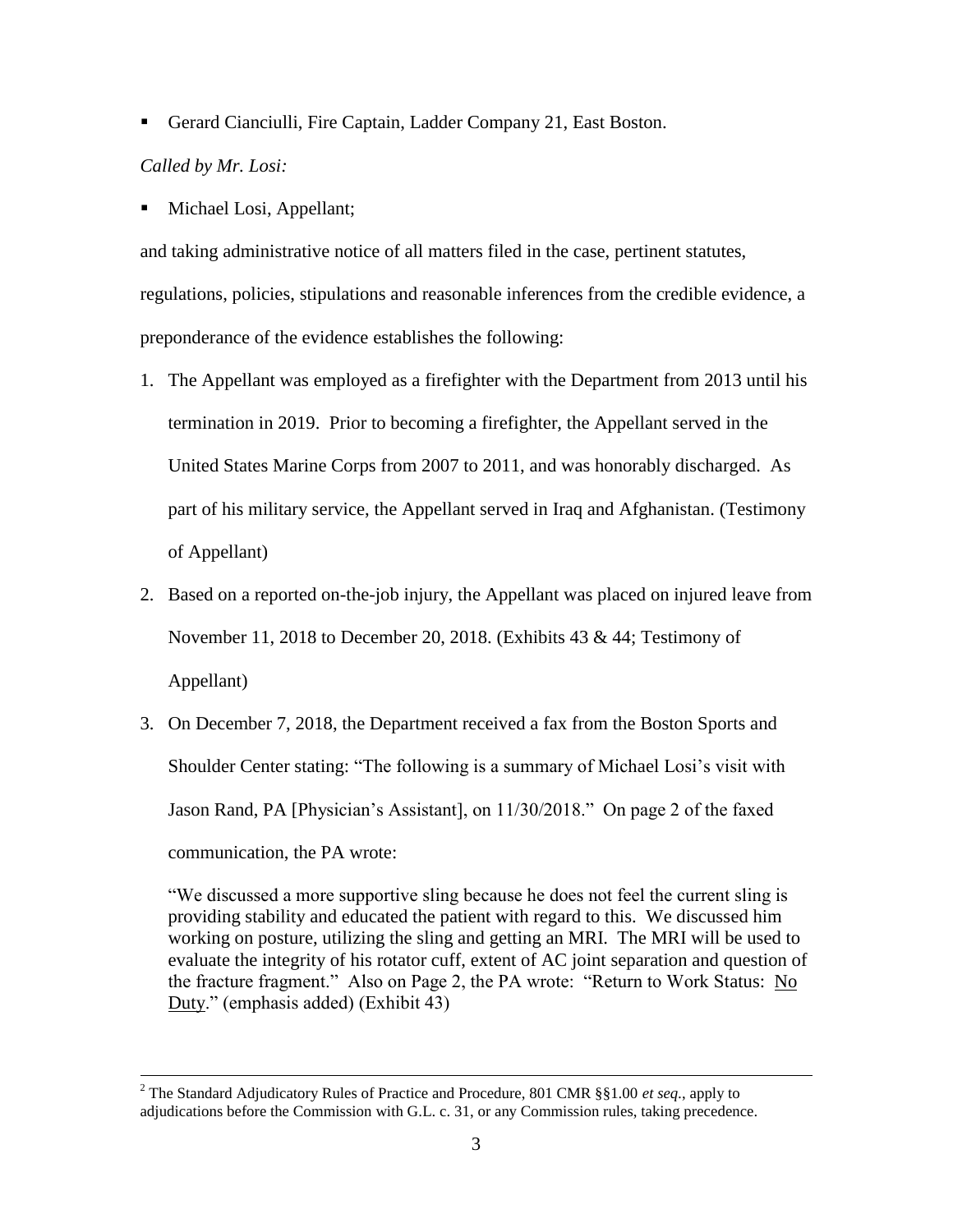- 4. On December 20, 2018, the Appellant met with Dr. Britt Hatfield, the Department's Medical Examiner at Department Headquarters. At that time, Dr. Hatfield informed the Appellant that he (the Appellant) was being placed on light duty status (as opposed to injured leave), effective December 21, 2018. (Testimony of Appellant; Exhibit 32; Exhibit 43, pp. 52-53)
- 5. The Appellant questioned why Dr. Hatfield was assigning him to light duty when the physician's assistant at Furnace Brook Physical Therapy had told him that he (the Appellant) was not to return to work. (Testimony of Appellant)
- 6. The relevant collective bargaining agreement states in part:

"Where the Department Medical Examination (or his/her physician designee) determines that the employee is capable of performing limited duty, the Department shall notify the involved employee and the Union. The Department shall provide the employee and Union with its limited duty plan including a detailed description of the duties and the specific work schedule. Limited duty tasks and assignments shall be determined by the Commissioner and may include any work or assignments performed by any bargaining unit personnel employed by the Department, except for fire suppression, consistent with the employee's medical restrictions.<sup>3</sup> The work schedule may provide, at the Department's option, for a Monday through Friday, eight (8) hour work day, forty hours per week, provided, however, that regardless of limited duty service, the involved employee shall receive on a weekly payroll basis all compensation provided by this Agreement to which he/she would be entitled if he/she were performing regular duty pursuant to his/her regular schedule." (emphasis added) (Exhibit 41)

7. That same day (December  $20<sup>th</sup>$ ), the Appellant called his firehouse and told Lt.

[Timothy] Foley that he (the Appellant) had been told by a lieutenant in the personnel

office (at headquarters) that he was to be coded as light duty as of December  $21<sup>st</sup>$ ,

 $3$  There is no evidence in the record showing that the Appellant and/or his union were provided with this information.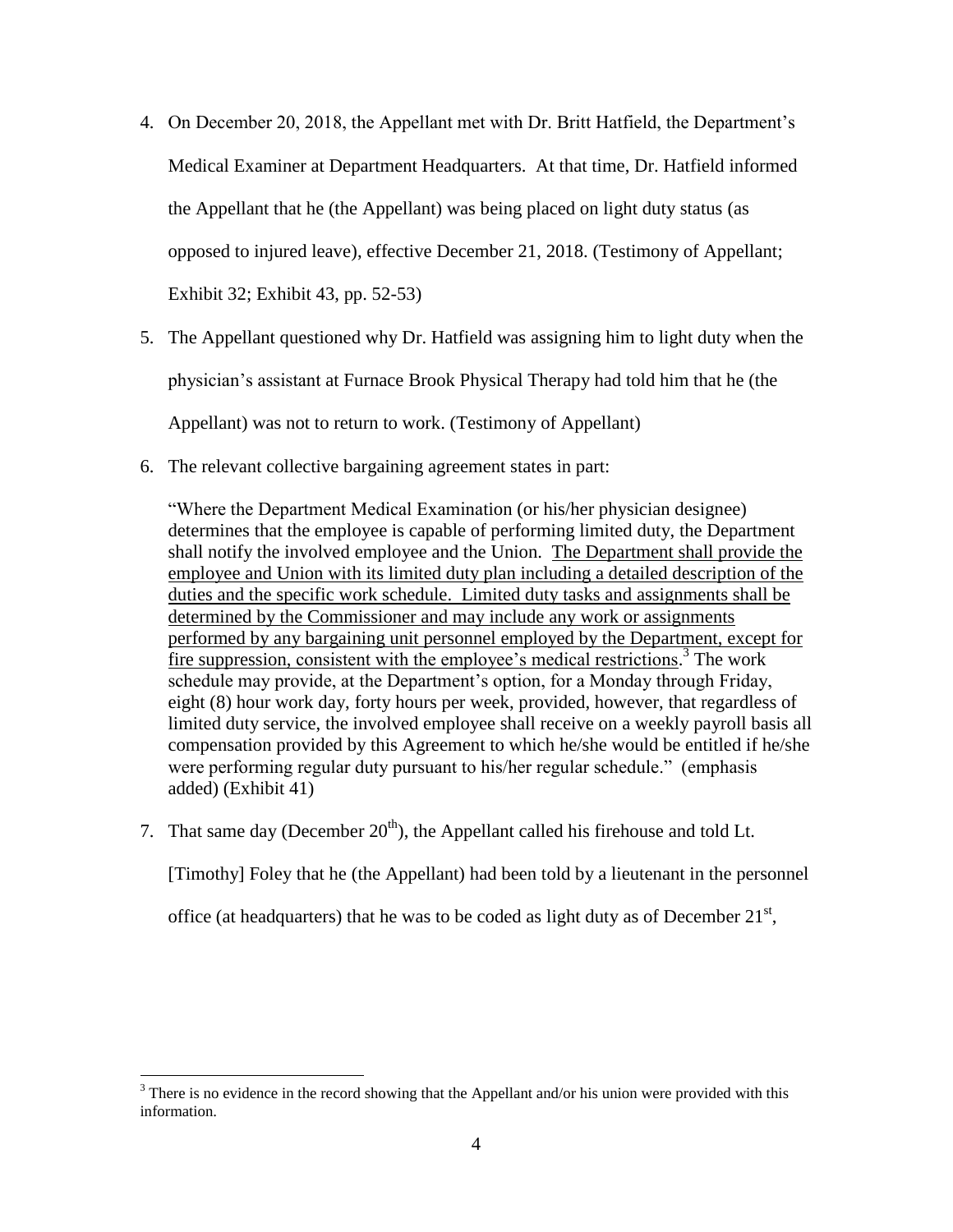"but I was not to show up at the firehouse because of my medication." (Testimony of Appellant $)^4$ 

- 8. The Appellant never appeared at the firehouse for light duty for the weeks that he was coded as light duty in December, January and February. (Testimony of Appellant)
- 9. On December 21, 2018, one day after Dr. Hatfield had assigned the Appellant to light duty, the BFD received another fax from Boston Sports & Shoulder Center, this time from orthopedist Brian P. McKeon, M.D. The fax, now signed by Dr. McKeon, confirmed that the Appellant had been seen in his office on November 30, 2018 and that the Appellant may not return to work until he is re-evaluated on December 28, 2018. (Exhibit 43)
- 10. The relevant collective bargaining agreement states in part:

"Should the employee's medical provider disagree with the Department's Medical Examiner (or his/her physician designee) as to the medical propriety of the employee performing the Department's limited duty schedule and/or assignment plan and she/she so notifies the Department's Medical Examiner (or his/her physician designee), *the Department's Medical Examiner* (or his/her physician designee) *will*  contact the employee's medical provider to discuss potential resolution of the disagreement.<sup>5</sup> Failing resolution, the Department Medical Examiner (or his/her physician designee) shall designate an IME from the panel provided pursuant to section  $C(3)$  of this PART C to examine the employee. The examination by the IME shall be at the City's expense and shall be limited to the subject area of the disability claimed. The IME shall forward a binding decision to the Department's Medical Examiner as to the medical propriety of the employee's performing the Department's desired limited duty schedule and/or assignment plan. The Department's Medical Examiner shall forward a copy of the IME's decision to be involved employee and the Union. In the event that the IME determines that the employee is unfit for any portion of the limited duty plan, then the employee shall remain on injury leave status pending future medical evaluations and determinations by the IME." (emphasis added) (Exhibit 41)

<sup>4</sup> Whether or not a lieutenant in the Personnel Office at Department headquarters ever told the Appellant this is a disputed fact that is discussed in further findings and the analysis section of this decision.

<sup>&</sup>lt;sup>5</sup> There is no evidence in the record that the Department's Medical Examiner contacted Dr. McKeon upon receipt of this letter and, based on the testimony of Dr. Holder, I infer that no such contact was ever made.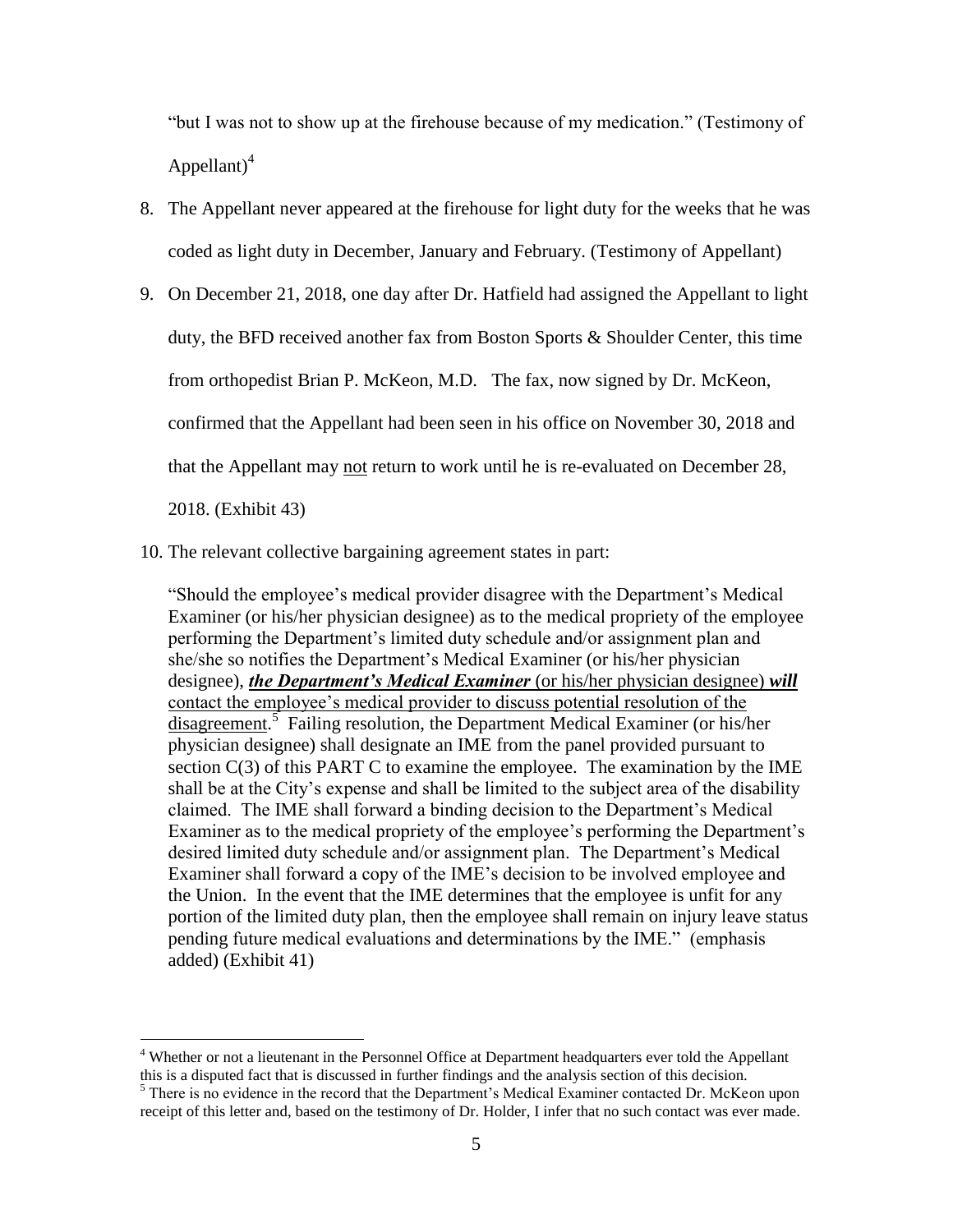11. On December 28, 2018, the Appellant had an appointment with the Physician's

Assistant at Boston Sports & Shoulder Center. Excerpts from the PA's summary of

the visit state:

"The patient is a 31-year-old male who presents today for evaluation of his left shoulder. He is a Boston firefighter. He is currently struggling with his work. He is out of work and evidently this has been a huge stress on him. He would like to go back to work. He has been at his current employer for 6-7 years. His date of injury was 11/11/18. He is being seen here for a second opinion. He presents today for a review of his MRI.

He continues to report rather significant shoulder pain. He comes in with his arm in a sling-type position secondary to the discomfort with guarding of the upper extremity. He continues to report discomfort within the whole shoulder girdle. He denies any significant numbness or tingling into his arm, but it is his whole shoulder girdle which is his source of discomfort."

….

" … we discussed a cortisone injection today in both the joint and subacromial space, as well as physical therapy. I do believe that the time bracing his shoulder has led to a significantly tight shoulder, a capsulitis as seouela of an acute injury."

….

 $\overline{a}$ 

"In terms of his work status, certainly with his level of discomfort, I cannot imagine him working as a full duty firefighter at this time, and he was given a work restriction note. 6 We are going to see him back for further review with Dr. McKeon in 3-4 weeks to assess his response to the injection. He is in agreement with this treatment plan and consented accordingly." (emphasis added) (Exhibit 43)

12. The above-referenced PA's summary was not faxed to the Department until January

4, 2019. (Exhibit 43)

13. Department records indicate that the Appellant was seen by Dr. Hatfield, the

Department's physician, on January 2, 2019 and January 15, 2019. The January 2<sup>nd</sup>

note indicates that the Appellant was awaiting results of an MRI and that the

<sup>&</sup>lt;sup>6</sup> The Appellant was unable to produce any document which referenced work restrictions.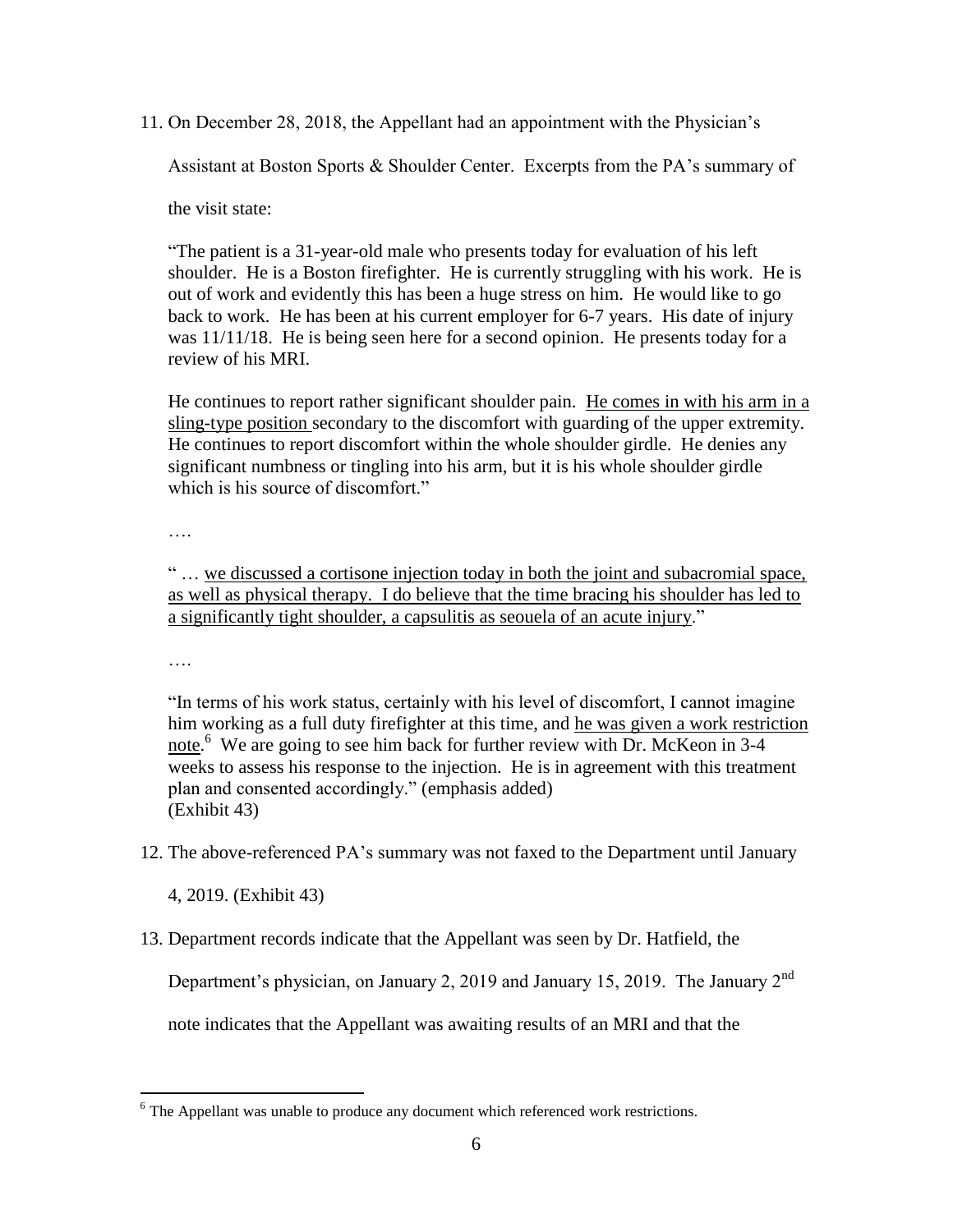Appellant should follow-up with Dr. Hatfield on January  $15^{th}$ . The January  $15^{th}$  note

makes reference to new doctor that the Appellant was now seeing. (Exhibit 43)

14. The Appellant stopped seeing Dr. McKeon after December 28, 2018. In January

2019, he began treating with Arun J. Ramappa, MD and John-Paul D. Hezel, MD at

Beth Israel Deaconess Medical Center (BIDMC). (Exhibit 44)

15. Dr. Ramappa's January 8, 2019 notes state in part:

" … He [Appellant] has significant discomfort in his shoulder. He is experiencing a fair amount of spasm. He is yet to move his shoulder. He would benefit from formal physical therapy to provide a prescription for this. I have also asked him to see 1 of my colleagues to address his trapezius spasm and myofascial pain. He may be a candidate for dry needling and potentially for an AC joint injection. We will arrange for this appointment for later this week." (Exhibit 44)

16. Dr. Hezel's January 11, 2019 notes state in part:

"He [Appellant] has some AC joint arthropathy but has significant myofascial restriction throughout the left shoulder and neck. He should definitely continue with physical threrapy, we also discussed the role of targeted dry and trigger point injections to help unlock the shoulder and periscapular region. After risks benefits were discussed, he wished to proceed. Excellent twitch response in all muscles … I like to see him back in about 3 weeks for reevaluation." (Exhibit 44)

17. The Appellant had a follow-up visit with Dr. Hezel on February 1, 2019. Dr. Hezel's

notes state in part:

"Assessment and plan: 31-year-old gentleman status post work-related left shoulder injury now with persistent stiffness in the setting of a healed clavicle fracture. He has had an intra-articular and subacromial injection already, neither of which really gave him lasting benefit. I am okay if he pushes through some of the pain and physical therapy. No role for repeat MRI or other injections at this time. Also hold off on more dry needling trigger point were given that the benefit was minimal.

We will give it another month and then follow-up with me at that point." (emphasis added) (Exhibit 44)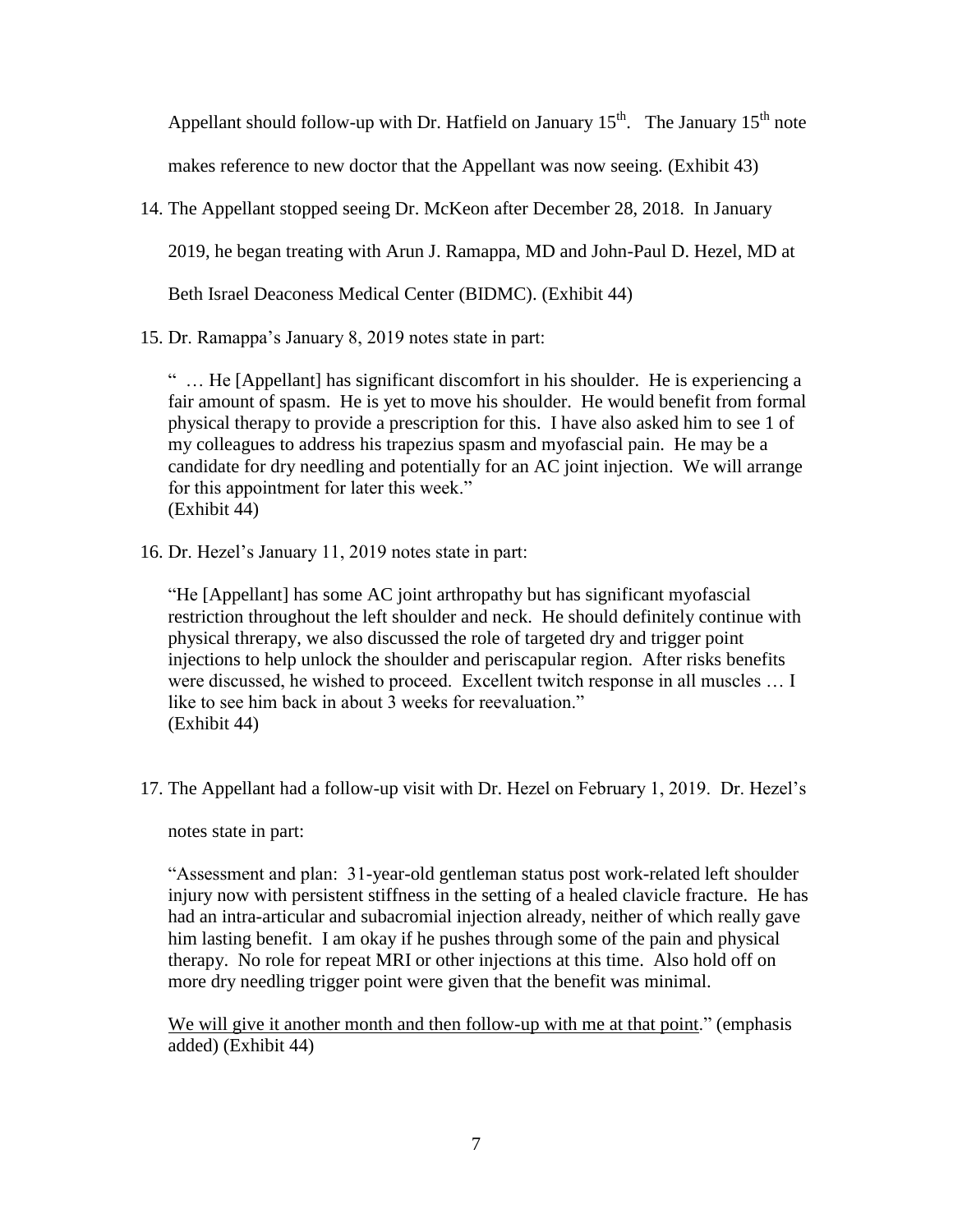18. On February 5, 2019, the Appellant had a physical therapy appointment at Furnace

Brook Physical Therapy. The notes from that visit state in part:

"Pt. reports a subject 40-50% improvement in L shoulder P and function since beginning skilled PT. Pt. reports he follow-up with Dr. Hezel, who re-assured patient there was no injury within the shoulder joint, and encouraged patient to begin moving the arm normally and without guarding. Pt. reports that he has begun doing so, and has been able to improve his motion, though it remains painful and uncomfortable. Notes that he hasn't been experiencing pain past his elbow joint, and denies radicular paresthesias right now. Reports that MD cleared him to return to work, and he will be returning to department MD tomorrow for clearance there." (emphasis added)

…

Pt. has made fair-good progress through skilled physical therapy to date towards both short and long-term functional goals. Pt. demo improvements in A/PROM, myofascial integrity, and postural awareness. Continues to lack sufficient power, strength, and stability required in the LUE for a full return to PLOF, and will benefit from cont. skilled PT oversight to reach those goals while minimizing re-injury risk."  $(Exhibit 44)<sup>7</sup>$ 

19. On Wednesday, February 6, 2019, the Appellant saw another Department Medical

Examiner, Dr. Jonathan Holder, who covers for Dr. Hatfield when he is out.

(Testimony of Dr. Holder)

20. During that February  $6<sup>th</sup>$  examination, the Appellant told Dr. Holder that Dr. Hezel

had cleared him for regular, full duty. (Testimony of Dr. Holder) Dr. Holder's notes

from the February 6, 2019 visit state in part: "Had ortho apt yesterday – told no

restrictions." (Exhibit 10)

- 21. Dr. Holder also did a limited physical examination which led him to conclude that the Appellant was ready to return to full duty. (Testimony of Dr. Holder)
- 22. The Appellant, however, told Dr. Holder that he (the Appellant) was still experiencing pain and stiffness in his shoulder. (Testimony of Dr. Holder)

 $<sup>7</sup>$  The Appellant claimed he received another letter from Furnace Brook Physical Therapy that said "I was</sup> good to go back to work." But the Appellant failed to produce the letter before or after the hearing.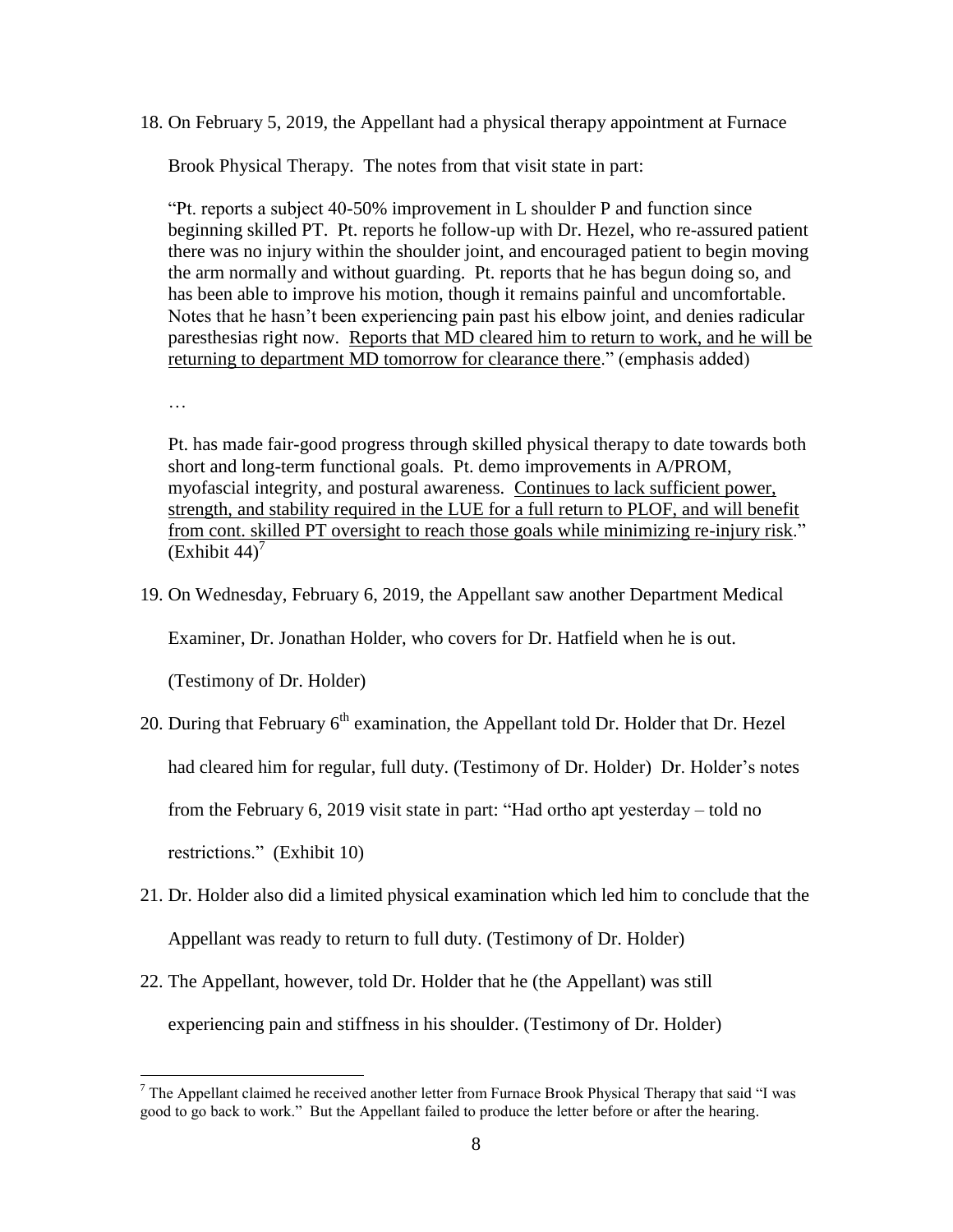- 23. Asked to explain how he reconciled this conflicting information (i.e. being told by the Appellant that Dr. Hezel had cleared him for regular duty and his own observation from the physical examination contrasted with the Appellant's reporting of pain and stiffness), Dr. Holder stated: "So, when the patient says that they're still in pain and they feel the need to do more physical therapy, it tells me they're in doubt about their physical ability to go back to regular work and I put a lot of weight on what the firefighter says. I'm not going to, you know, force him to go back to regular work when he's feeling that he's not ready. It doesn't pay to butt heads. And the outcomes aren't good." (Testimony of Dr. Holder)
- 24. Dr. Holder's notes from the February 6, 2019 visit also state: "has PT tomorrow." (Exhibit 10)
- 25. During this appointment on Wednesday, February  $6<sup>th</sup>$ , Dr. Holder told the Appellant that he could return to full duty on Tuesday, February 12, 2019. (Testimony of Dr. Holder; Exhibit 10 and Exhibit 32)
- 26. Dr. Holder was aware that Thursday, February 7, 2019 was the next work day for Group 2 at Ladder Company 21 (where the Appellant is assigned) but he did not put the Appellant back on February 7, 2019 because of the above-referenced statement from the Appellant that he still had pain in his shoulder and wanted to do more physical therapy. (Testimony of Dr. Holder)
- 27. When I asked Dr. Holder why he did not schedule the Appellant for a follow-up visit prior to assigning him to return to work on February  $12<sup>th</sup>$ , Dr. Holder stated: "... where I practiced before, you could often discharge a patient the following week without necessarily seeing them. Where I work now, they always like to actually see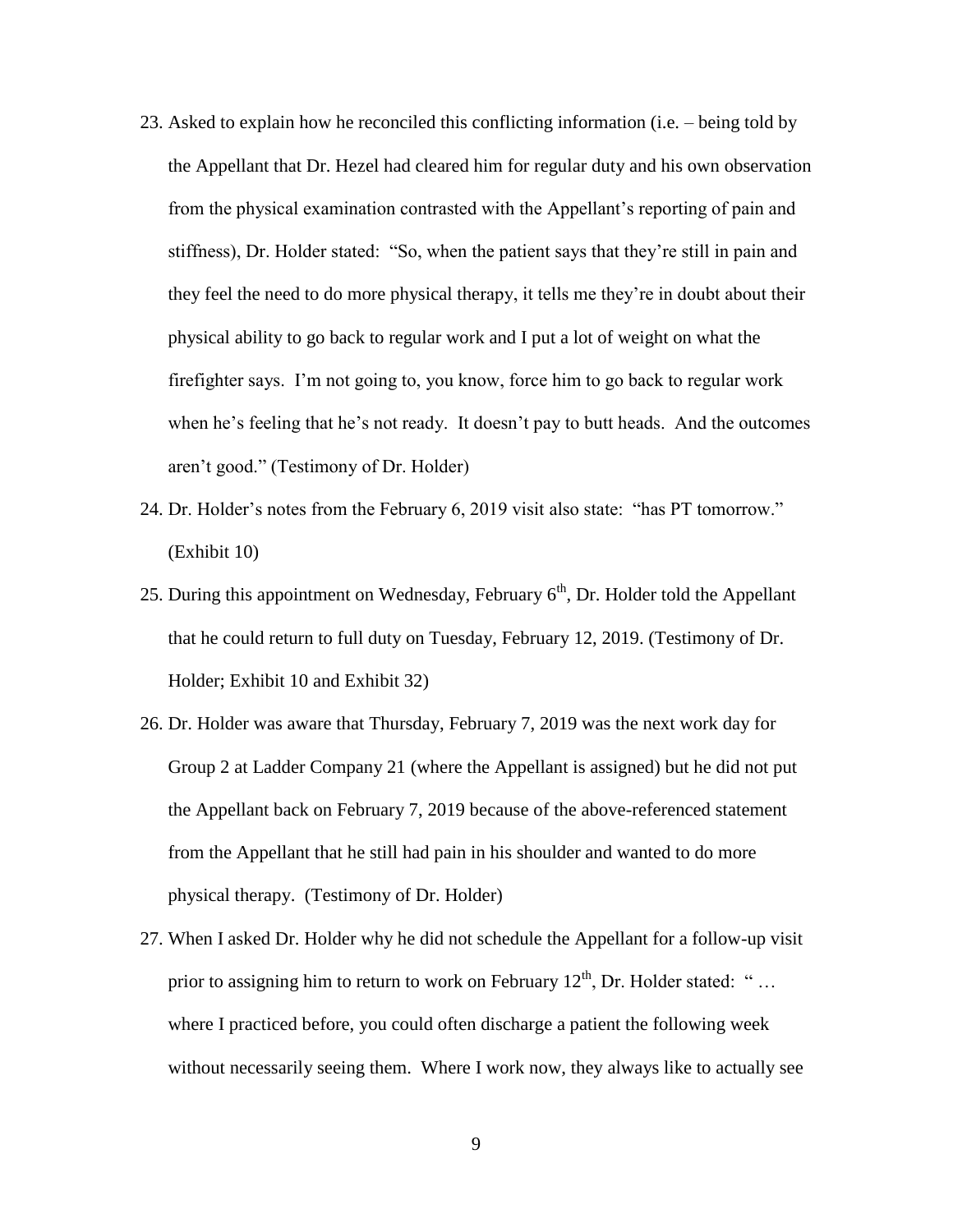them again before discharge .. So [I] expect I would have seen him again. Well, actually Dr. Hatfield would have seen him." (Testimony of Dr. Holder) $\delta$ 

- 28. Weeks later, when Dr. Holder reported to Department Headquarters to cover for Dr. Hatfield again, there was a folder on his desk that contained the February  $1<sup>st</sup>$  notes from Dr. Hezel as they related to the Appellant, which stated in in relevant part: "We will give it another month and then follow-up with me at that point." Also in the folder were February  $5<sup>th</sup>$  notes from Furnace Brook Physical Therapy which stated in part: "Continues to lack sufficient power, strength, and stability required in the LUE for a full return to  $PLOF^9$ , and will benefit from cont. skilled PT oversight to reach those goals while minimizing re-injury risk." (Testimony of Dr. Holder)
- 29. Dr. Holder concluded that the above-referenced notes directly contradicted what he had been told by the Appellant during his visit on February  $6<sup>th</sup>$ , (that he had been cleared to return to work by Dr. Hezel) but he chose not to take any further action as the Appellant was not scheduled to attend any further medical examinations with the Department. (Testimony of Dr. Holder)
- 30. On the same day (Wednesday, February  $6<sup>th</sup>$ ) that the Appellant met with Dr. Holder and was told that he could return to full duty on Tuesday, February  $12<sup>th</sup>$ , the Appellant left the Medical Office at headquarters, walked down the hall to the Personnel Office, and volunteered to work four paid details (on Thursday, February  $7<sup>th</sup>$ ; Friday, February  $8<sup>th</sup>$ ; Saturday, February  $9<sup>th</sup>$  and Monday, February 11<sup>th</sup>). (Testimony of Appellant)

<sup>&</sup>lt;sup>8</sup> Counsel for the Department confirmed that the Appellant was not seen by Dr. Holder or Dr. Hatfield before returning to regular duty on Tuesday, February  $12<sup>th</sup>$ .

<sup>&</sup>lt;sup>9</sup> Neither party was able to identify what PLOF stands for and Dr. Holder was not asked about this during his testimony.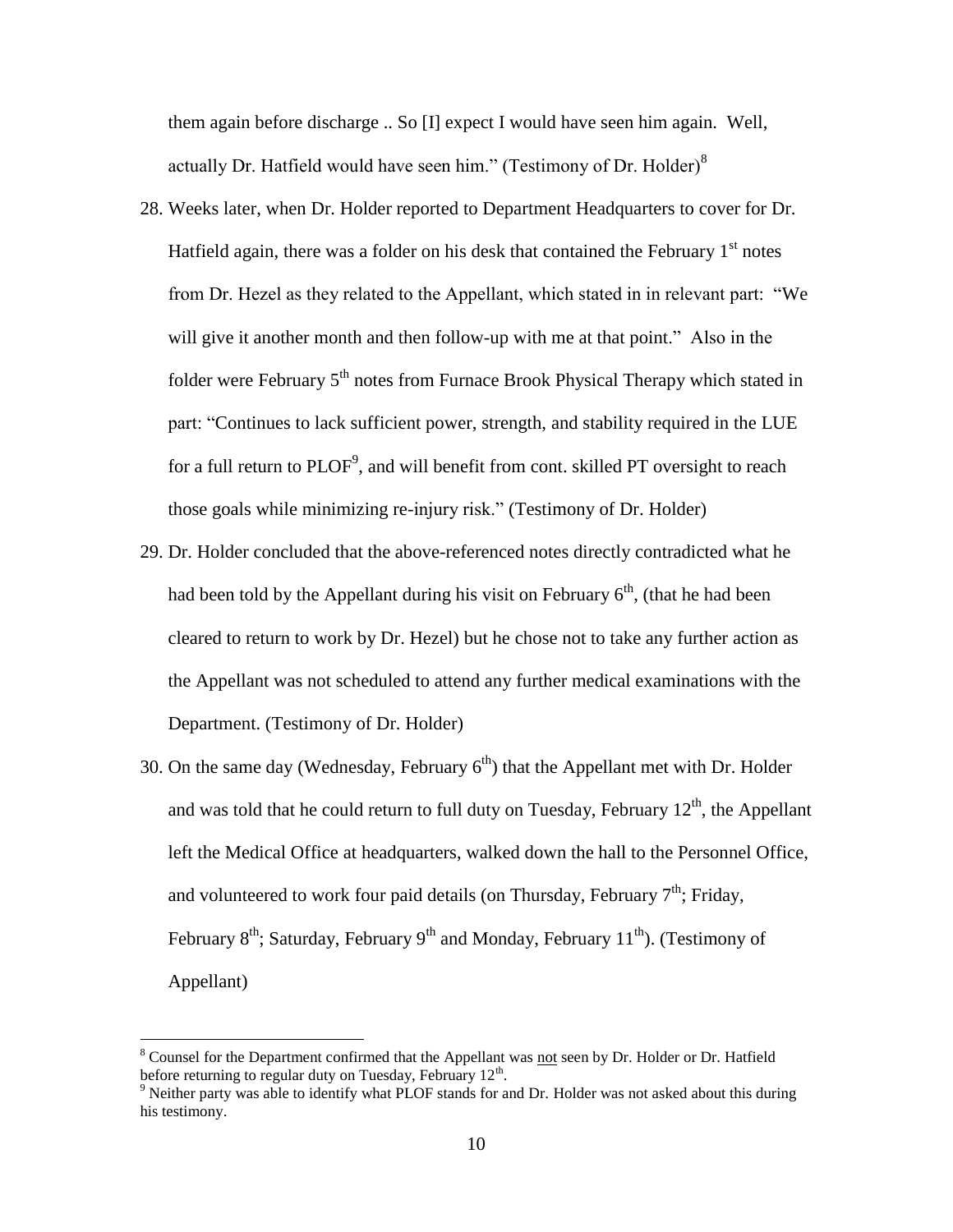31. Department Rule 18.33(e) states that "Members shall not: Be employed in, or give personnel attention to, any other business while on injured leave, sick leave without loss or administrative leave without loss." (Exhibit 6)

32. Exhibit 21 is an email that appears to be from the Department's Personnel Office to

"BFD-SWORN MEMBERS" dated April 7, 2016 which states:

"The following is a notice that can be considered a visual aid to the Return to Work reminder in Revised Special Order 18 dated today. There seems to be some confusion as to what constitutes a return to work date and what duties a member can do before that date. Please print and post.

# **PLEASE READ**

All uniformed members (all Members Local 718) are reminded that when returning to full duty from injured leave, no member is allowed to work any type of shift until they have worked on their regularly assigned group; this includes overtime, swaps and paid details. There are numerous disciplinary precedents within the department for violating this rule; the officer who allowed the violation and the member who worked the tour have been / will be considered for formal discipline." (Exhibit 11)

33. On Thursday, February  $7<sup>th</sup>$ , the Appellant worked and was paid for a detail from 6:45

A.M. to 4:45 P.M. when he was also coded and paid for light duty for the same day.

 $(Exhibit 11)<sup>10</sup>$ 

34. After his return to full duty, the Appellant put in to work a paid detail on March 6,

2019. The Appellant telephoned the contractor that he was running late because he

had worked the night before and was awaiting relief. The Appellant arrived an hour

and thirty-five minutes late for the detail. He did not work the night before and, when

he telephoned the contractor, he was not at the firehouse awaiting relief. (Testimony

of Appellant and Viola)

 $10$  The Department also alleges that the Appellant was paid for both light duty and a paid detail on Friday, February 8<sup>th</sup> and Monday, February 11<sup>th</sup>. The Department did not, however, submit payroll records to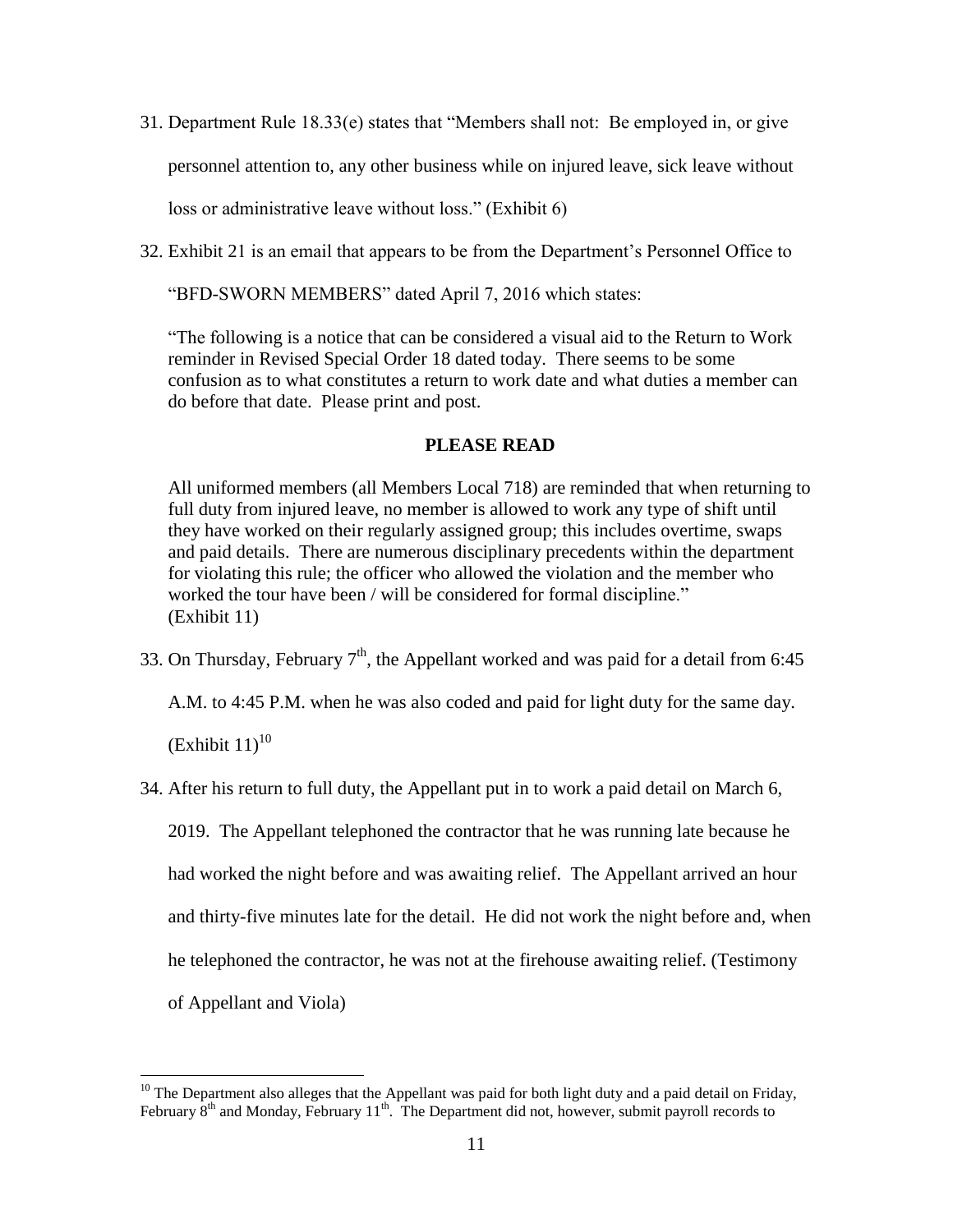- 35. On March 11, 2019, the Appellant's superior officer, Captain Gerard Ciancuilli, spoke to him regarding his conduct on March 6, 2019. (Testimony of Ciancuilli)
- 36. After speaking with Captain Cianciulli, the Appellant left the firehouse, went to EAP, and then to the VA for stress. (Testimony of Appellant)
- 37. A memo from Captain Cianciulli dated March 13, 2019 states that, after the Appellant left the firehouse, "[t]he company was notified to code FF Losi FSK [sick leave] until further notice. (Exhibit 15)
- 38. Deputy Walsh spoke to EAP representative Pat Hayes and discussed options for providing the Appellant with medical assistance. (Exhibit 34A)
- 39. The following is Deputy Walsh's testimony from the local appointing authority hearing regarding whether the Appellant was ever told that he was being put on sick leave until he received clearance from a Department Medical Examiner:
- "Q. In your discussion with Pat Hayes, you decided we'll put Firefighter Losi out sick for the time being?
- A. Yeah, yeah, he had to be - yeah, he had to be out sick. He was under he was going to, Pat Hayes thought he [had] him [] lined up [for medical assistance] .. he got him under the care of the VA …
- Q. By putting him out sick, was there any other discussion about how long he would be out sick?
- A. No, I just do (sic) Pat, make sure he has to be cleared by the department Doctor, because he had this episode during work, so he has to be, you know, cleared by the department doctor before he gets back to work.

support this allegation. The only payroll records submitted that show that the Appellant was coded for and paid for light duty was for Thursday, February  $7<sup>th</sup>$ .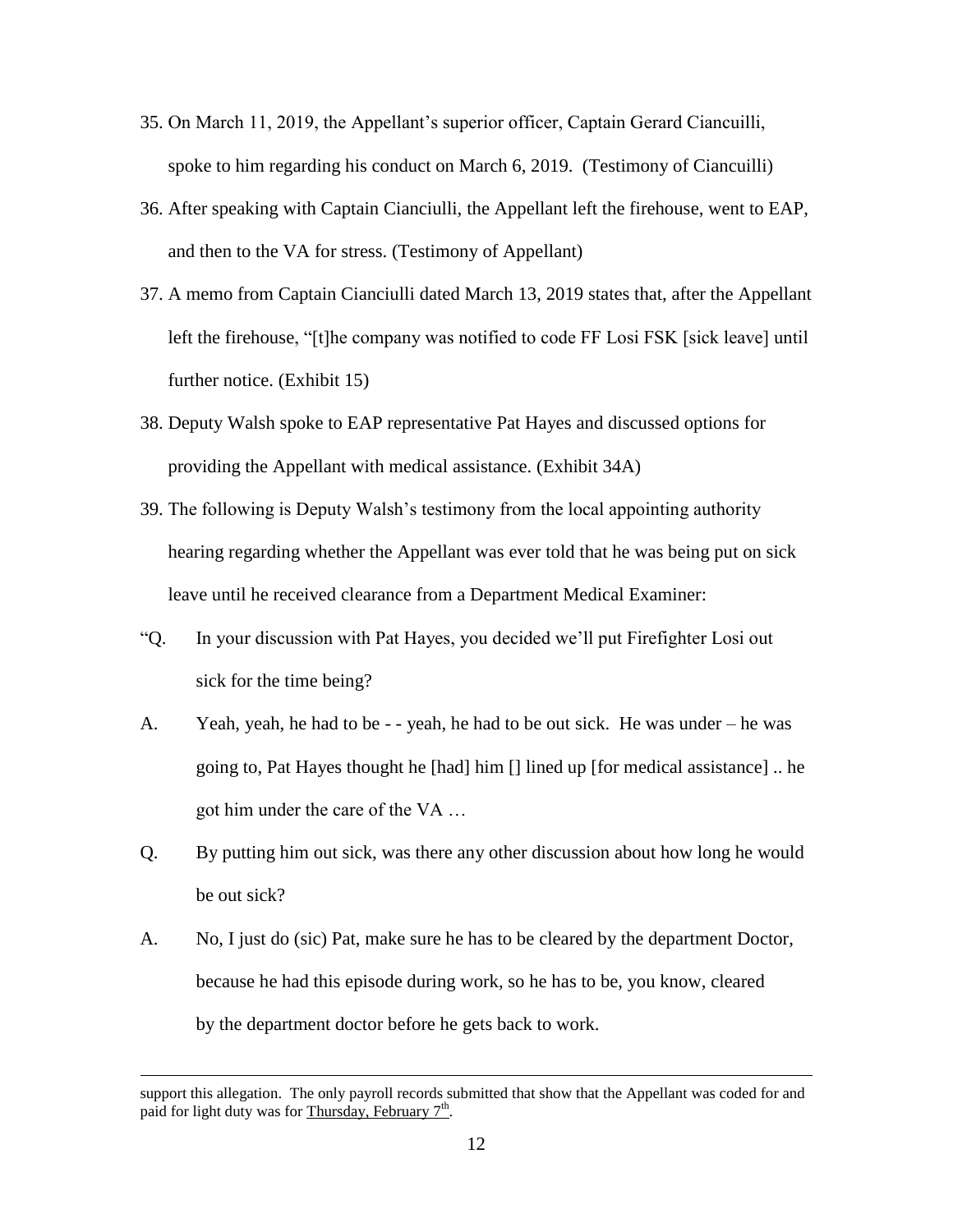- Q. How many conversations did you have with Pat Hayes?
- A. I had a couple, I think. Probably two or three. But I called him around and Pat called me back and said I got him.
- Q. Pat Hayes called you back?
- A. Yeah.
- Q. During one of those subsequent conversations, did Pat confirm that he relayed everything you instructed him to?
- A. Yes." (Exhibit 34A)
- 40. The Appellant worked a paid detail on March 13, 2019. (Testimony of Appellant)
- 41. Shortly thereafter, Deputy Chief Walsh was notified that the Appellant had worked this detail on March  $13<sup>th</sup>$ . At or around the same time, a Department employee at headquarters made Deputy Chief Walsh aware that the Appellant had allegedly worked prior details while on light duty. Based on this information, Deputy Chief Walsh initiated an investigation. (Testimony of Walsh)
- 42. During an interview with the Appellant, the Appellant confirmed that he told Lieutenant Timothy P. Foley that he did not have to report to Ladder 21 for his light duty assignment based on instructions from the Personnel Division because he was taking pain medication, Tramadol. (Testimony of Walsh)
- 43. Deputy Chief Walsh interviewed every member of the Personnel Division Assignment Office. According to Deputy Chief Walsh's May 9, 2019 report, "Each of these members stated that they did not tell FF Losi that he did not have to report to his light duty assignment, and each also stated that they had never told anyone else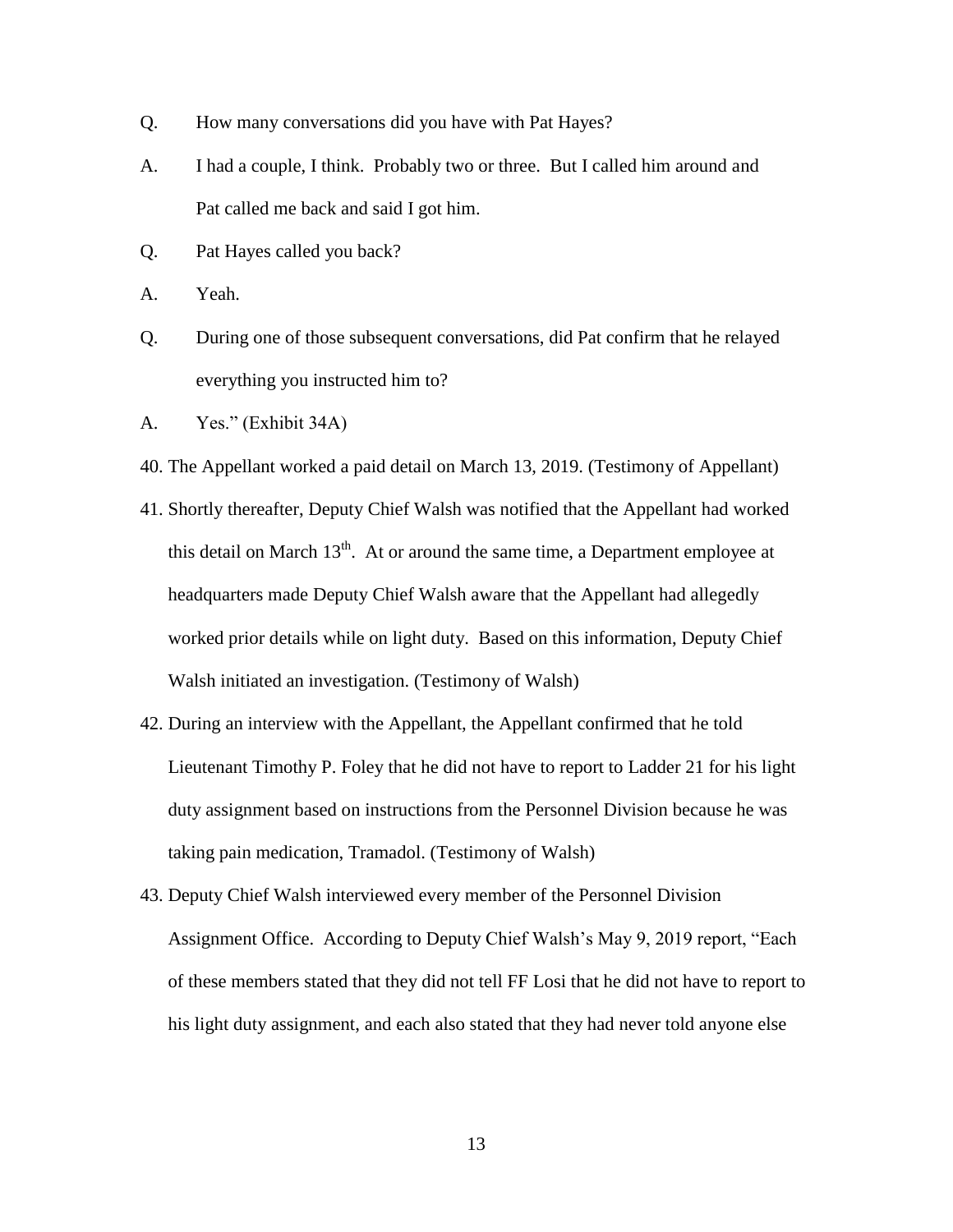that they didn't have to report to their light duty assignment." (Testimony of Walsh; Exhibit 8)

- 44. As a result of the investigation, the Department charged the Appellant with allegedly being untruthful on four occasions as follows: a) claiming that the Department's Personnel Division gave him permission not to report to the firehouse while on light duty between December 21, 2018 and February 12, 2019; b) telling Department Medical Examiner Dr. Holder during an examination on Wednesday, February 6, 2019 that he (the Appellant) had a physical therapy appointment the next day (Thursday, February  $7<sup>th</sup>$ ); c) repeating during an investigative interview with Deputy Chief Walsh that he did have a physical therapy appointment on February  $7<sup>th</sup>$  and d) telling a private contractor on March  $6<sup>th</sup>$  that he was going to be late for a paid detail because he worked the prior night and there was a delay in being relieved. (Exhibit 4)
- 45. The Department also charged the Appellant with violating Department rules by working paid details on February  $7<sup>th</sup>$ ;  $8<sup>th</sup>$ ;  $9<sup>th</sup>$ ; and  $11<sup>th</sup>$ , 2019 while he was on light duty. Relatedly, the Department charged the Appellant with being absent without leave (for his light duty) on February  $7<sup>th</sup>$  (Thursday); February  $8<sup>th</sup>$  (Friday); and February 11<sup>th</sup> (Monday). (Exhibit 4)
- 46. The Department also charged the Appellant with violating Department rules by working a paid detail on March 13, 2019 while he was on sick leave. (Exhibit 4)
- 47. On August 7, 2019, the Department held a Trial Board hearing. The Trial Board consisted of a Deputy Chief and two District Chiefs. Deputy Chief David Walsh testified for the Department. The Appellant appeared with his personal attorney but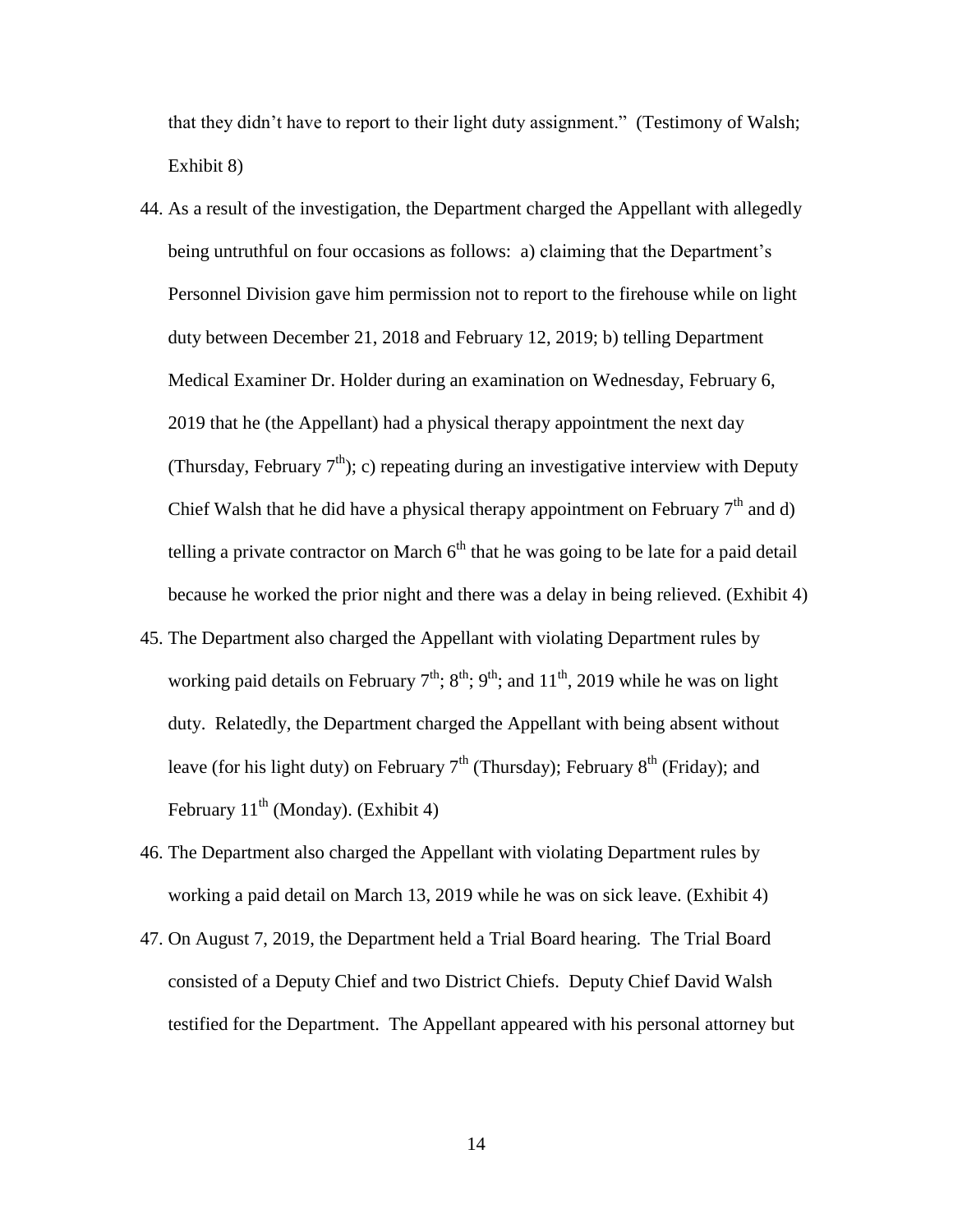did not testify in his own defense during the Trial Board. The Trial Board sustained all of the charges against the Appellant. (Exhibit 22)

- 48. The Fire Commissioner upheld the findings of the Trial Board and the Appellant was terminated from his position as a firefighter on August 14, 2019. (Testimony of Walsh) This appeal followed.
- 49. The Appellant has previously received warnings and suspensions for being absent without leave; being disrespectful to a superior officer; and excessive absenteeism.

(Exhibits 24-28)

# *Legal Standard*

 The Civil Service Commission is charged with ensuring that employment decisions are made consistent with basic merit principles. Basic merit principles requires, among other things:

" … retaining of employees on the basis of adequacy of their performance, correcting inadequate performance, and separating employees whose inadequate performance cannot be corrected"; and … assuring fair treatment of all applicants and employees in all aspects of personnel administration without regard to political affiliation, race, color, age, national origin, sex, marital status, handicap, or religion and with proper regard for privacy, basic rights outlined in this chapter and constitutional rights as citizens" and; "assuring that all employees are protected ... from arbitrary and capricious actions." (G.L. c. 31, § 1)

G.L. c. 31, § 41 states in part:

"Except for just cause and except in accordance with the provisions of this paragraph, a tenured employee shall not be discharged, removed, suspended for a period of more than five days …"

 An action is "justified" if it is "done upon adequate reasons sufficiently supported by credible evidence, when weighed by an unprejudiced mind; guided by common sense and by correct rules of law;" Commissioners of Civil Service v. Municipal Ct. of Boston, 359 Mass. 211, 214 (1971); Cambridge v. Civil Service Comm'n, 43 Mass.App.Ct. 300, 304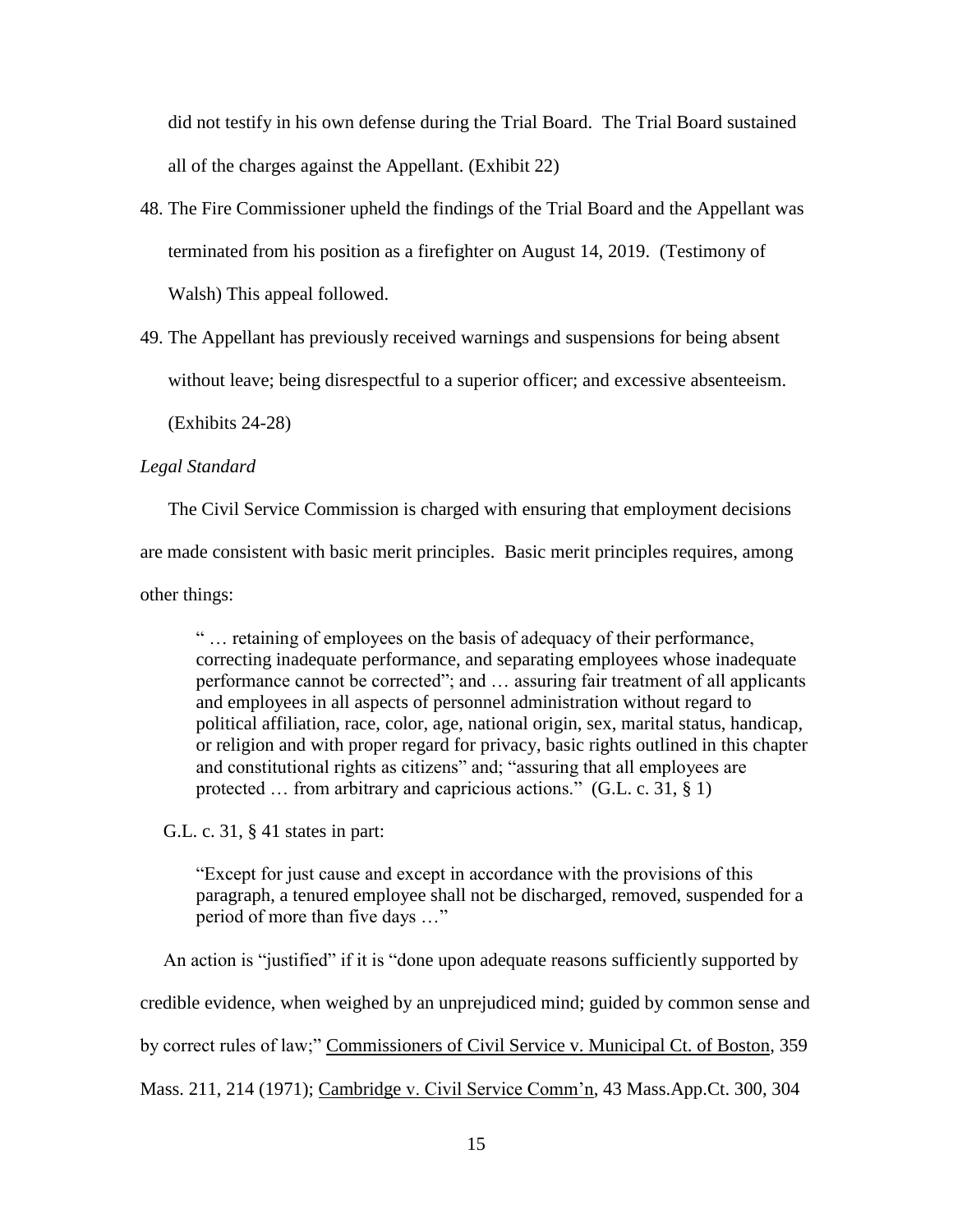(1997); Selectmen of Wakefield v. Judge of First Dist. Ct., 262 Mass. 477, 482 (1928).

The Commission determines justification for discipline by inquiring, "whether the employee has been guilty of substantial misconduct which adversely affects the public interest by impairing the efficiency of public service;" School Comm. v. Civil Service Comm'n, 43 Mass.App.Ct. 486, 488 (1997); Murray v. Second Dist. Ct., 389 Mass. 508, 514 (1983).

 The Appointing Authority's burden of proof by a preponderance of the evidence is satisfied "if it is made to appear more likely or probable in the sense that actual belief in its truth, derived from the evidence, exists in the mind or minds of the tribunal notwithstanding any doubts that may still linger there." Tucker v. Pearlstein, 334 Mass.

33, 35-36 (1956).

G.L. c. 31, § 43 states in part:

"If a person aggrieved by a decision of an appointing authority made pursuant to section forty-one shall, within ten days after receiving written notice of such decision, appeal in writing to the commission, he shall be given a hearing before a member of the commission …

If the commission by a preponderance of the evidence determines that there was just cause for an action taken against such person it shall affirm the action of the appointing authority, otherwise it shall reverse such action and the person concerned shall be returned to his position without loss of compensation or other rights; provided, however, if the employee, by a preponderance of evidence, establishes that said action was based upon harmful error in the application of the appointing authority's procedure, an error of law, or upon any factor or conduct on the part of the employee not reasonably related to the fitness of the employee to perform in his position, said action shall not be sustained and the person shall be returned to his position without loss of compensation or other rights. The commission may also modify any penalty imposed by the appointing authority."

Under section 43, the Commission is required "to conduct a de novo hearing for the

purpose of finding the facts anew;" Falmouth v. Civil Service Comm'n, 447 Mass. 814,

823 (2006) and cases cited. However, "[t]he commission's task.. .is not to be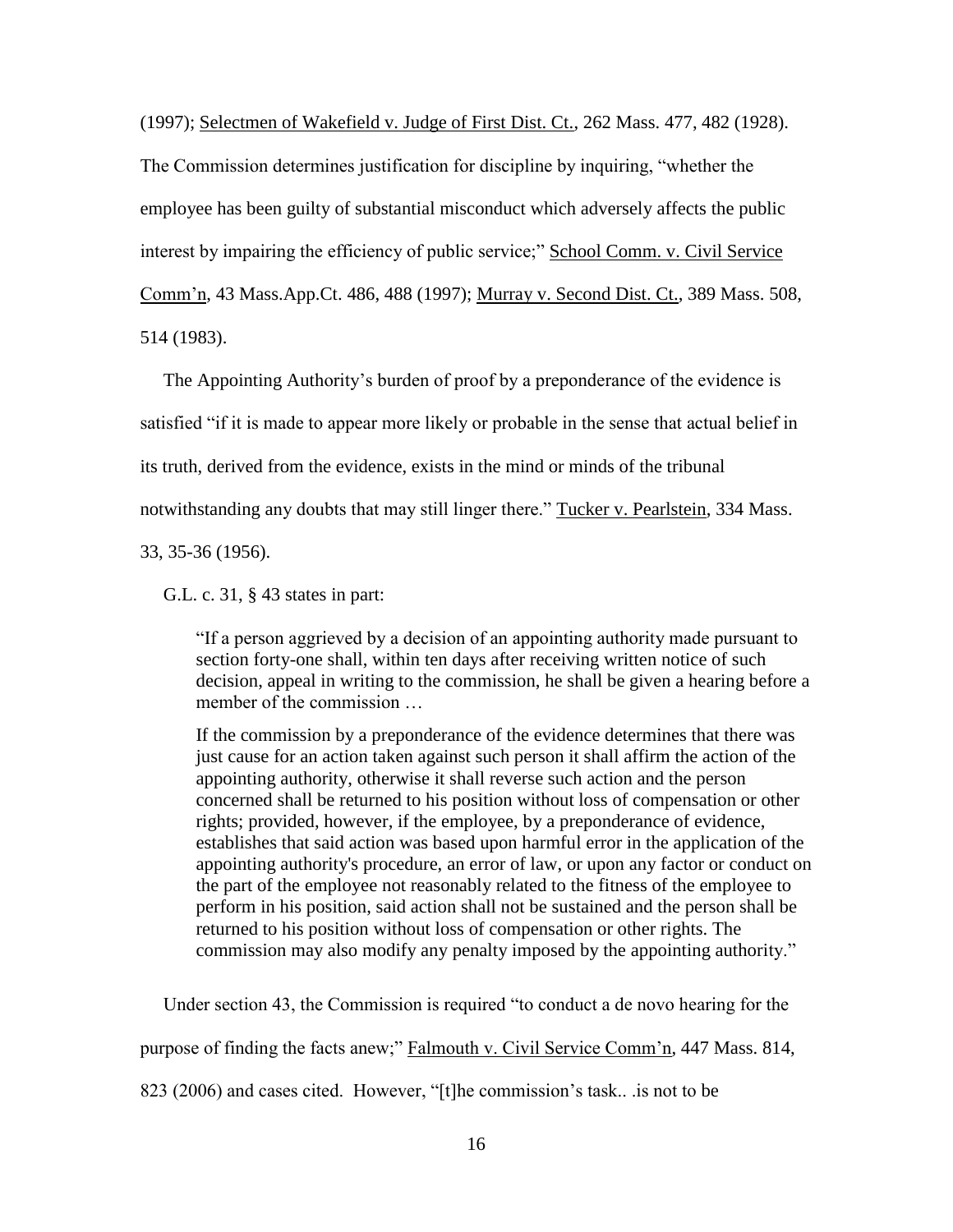accomplished on a wholly blank slate. After making its de novo findings of fact, the commission does not act without regard to the previous decision of the [appointing authority], but rather decides whether 'there was reasonable justification for the action taken by the appointing authority in the circumstances found by the commission to have existed when the appointing authority made its decision'," Id., quoting internally from Watertown v. Arria, 16 Mass.App.Ct. 331, 334 (1983) and cases cited.

# *Analysis*

 As a preliminary matter, the Appellant does not dispute that he was late for a paid detail on March 6, 2019, arriving at the New Sudbury Street construction project approximately ninety minutes after the scheduled start time of 7:00 A.M. Further, the Appellant acknowledges that, when speaking to the contractor on the phone shortly after 7:00 A.M., he (the Appellant) attributed his tardiness to having worked at the firehouse the night before. That wasn't true.

 The District Fire Chief working the same detail sent the Appellant home and penned a note to the Fire Captain at Ladder Company 21 in East Boston, where the Appellant was assigned. The District Fire Chief's note summarized what occurred and deferred to the Fire Captain regarding what, if any, action should be taken against the Appellant. What happened next, in part, ultimately triggered an investigation into whether the Appellant had been violating the Department's rules regarding light duty, injured leave and when a firefighter is permitted to work paid details.

 When the East Boston Fire Captain counseled the Appellant about what occurred at the New Sudbury Street construction project, the Appellant responded poorly, accusing the District Fire Chief of having a grudge against him. After that conversation, the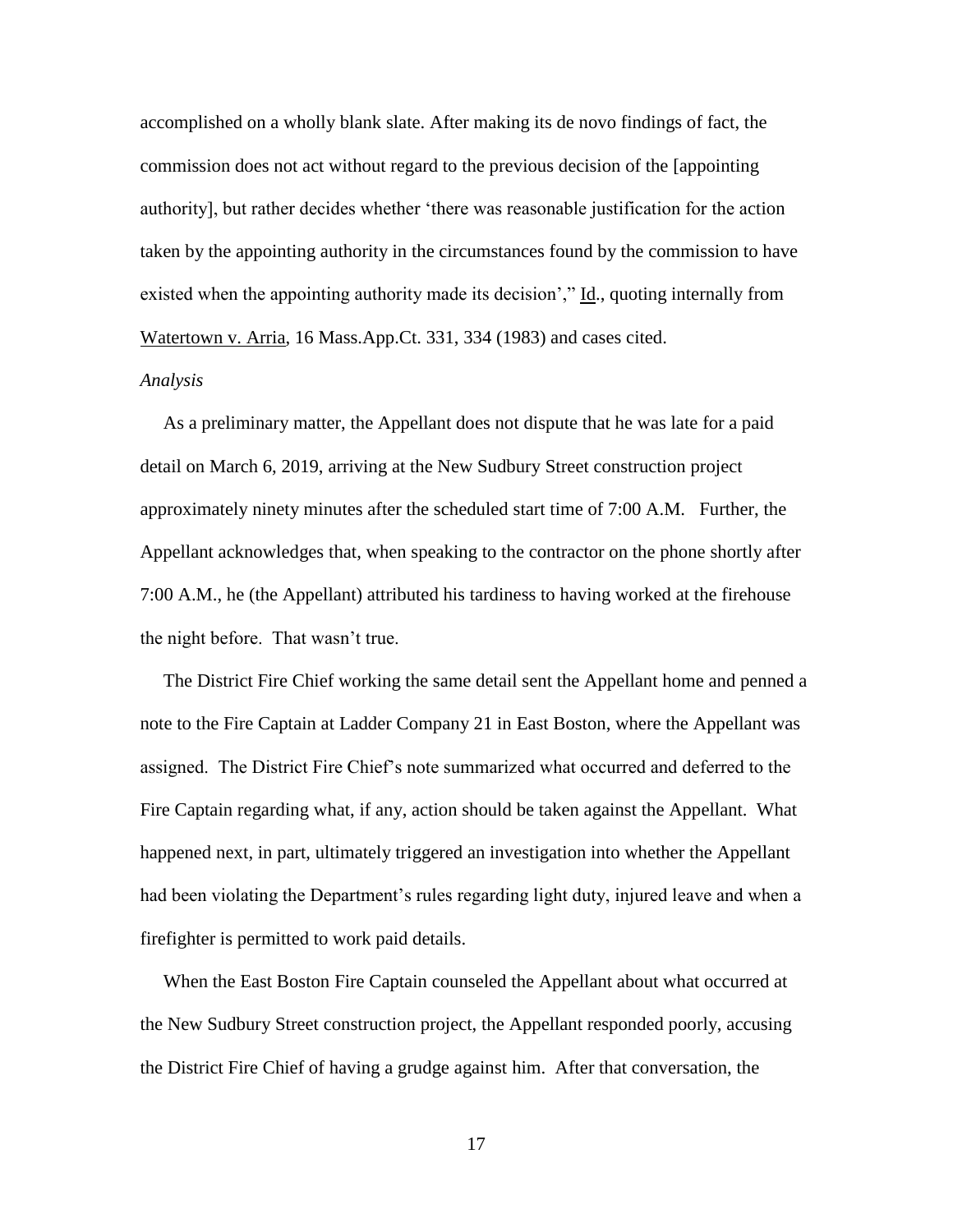Appellant left the firehouse. A complete review of the record shows that BFD officials, at that point, were sincerely concerned about the Appellant's mental well-being, trying to quickly facilitate support through EAP and/or other medical attention for the Appellant.

 Deputy Chief of Personnel David Walsh was notified and he (Walsh) spoke directly with the EAP representative about providing the Appellant with support. At or around the same time, it was brought to Deputy Walsh's attention that the Appellant had possibly violated Department rules by recently working paid details while he was on light duty. Having now received three pieces of information about the Appellant (his tardiness at the detail; his departure from the firehouse after being counseled about it; and potential rule violations related to working paid details while on light duty), Deputy Walsh initiated an investigation. The starting point of that investigation was effectively December 20, 2018, the date that the Appellant's status was converted from injured leave to light duty.

 As outlined in the findings, the Appellant had been out on injured leave since November 2018 based on a work-related injury. While on injured leave, firefighters are required to regularly (i.e. – weekly) report to Fire Department headquarters to be examined by a Department Medical Examiner. On December 20, 2018, the Appellant appeared at headquarters and was examined by Department Medical Examiner Dr. Britt Hatfield at which time Dr. Hatfield told the Appellant that he was being converted from injured leave to light duty.

 I credit the Appellant's testimony that he had somewhat of a verbal dispute with Dr. Hatfield on December  $20<sup>th</sup>$  regarding the decision to take him off injured leave. As referenced in the findings, a Physician's Assistant recommended that the Appellant not be returned to duty. The Appellant was understandably perplexed as to why Dr. Hatfield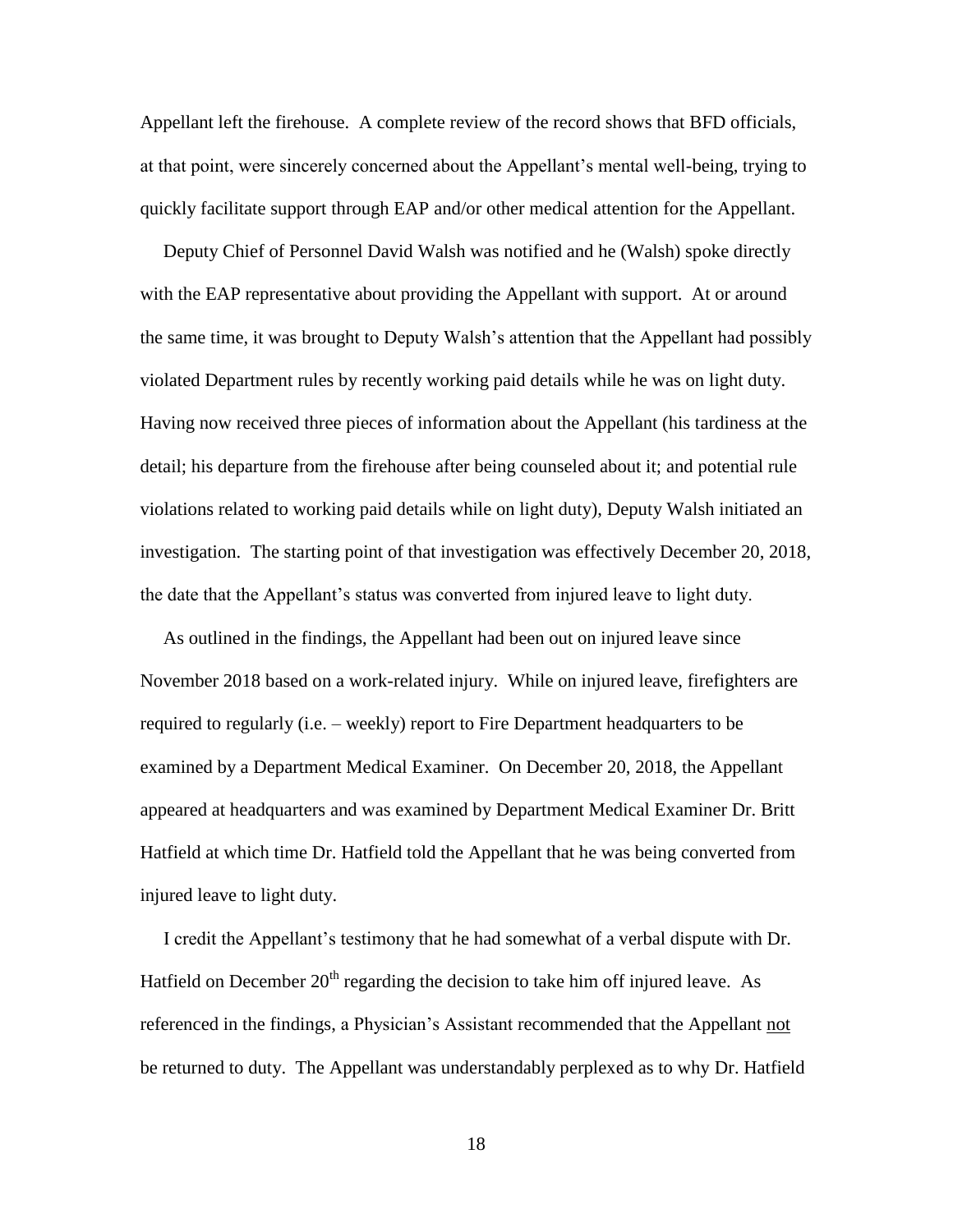was effectively overruling the findings of the Physician's Assistant. Based on reasonable inferences drawn from the Appellant's testimony, I conclude that Dr. Hatfield did not feel obliged to defer to the PA's recommendation nor did he believe that a PA's recommendation triggered the requirement in the CBA to discuss the divergent recommendation related to whether the Appellant should be removed from injured leave. Even if this interpretation is correct, the Department, upon receiving Dr. McKeon's correspondence the next day (December  $21<sup>st</sup>$ ) was clearly obligated to reach out to Dr. McKeon to discuss his divergent conclusion regarding whether the Appellant should be removed from injured leave. That didn't happen.

Dr. Hatfield, on December  $20<sup>th</sup>$ , removed the Appellant from injured leave and placed him on light duty, effective the next day. What occurred immediately after the Appellant's visit with Dr. Hatfield is in dispute. According to the Appellant, he (the Appellant) spoke with a lieutenant in the personnel office at headquarters; and, after telling the lieutenant he was taking Tramadol, was told by the lieutenant that he would not need to report for work at the firehouse while he was out on light duty. The BFD argues that the Appellant is lying. Deputy Chief Walsh testified that, upon being told this by the Appellant, he questioned every member of the personnel department and that each of them vehemently denied ever making this statement to the Appellant. In fact, according to Deputy Chief Walsh, each of the employees insisted that they would never tell any employee that he/she did not need to report for work while out on light duty.

 I don't credit the Appellant's testimony that he was told by a lieutenant in the personnel office that he didn't need to report for work at the firehouse while out on light duty. First, the Appellant was unable to specifically identify who in the personnel office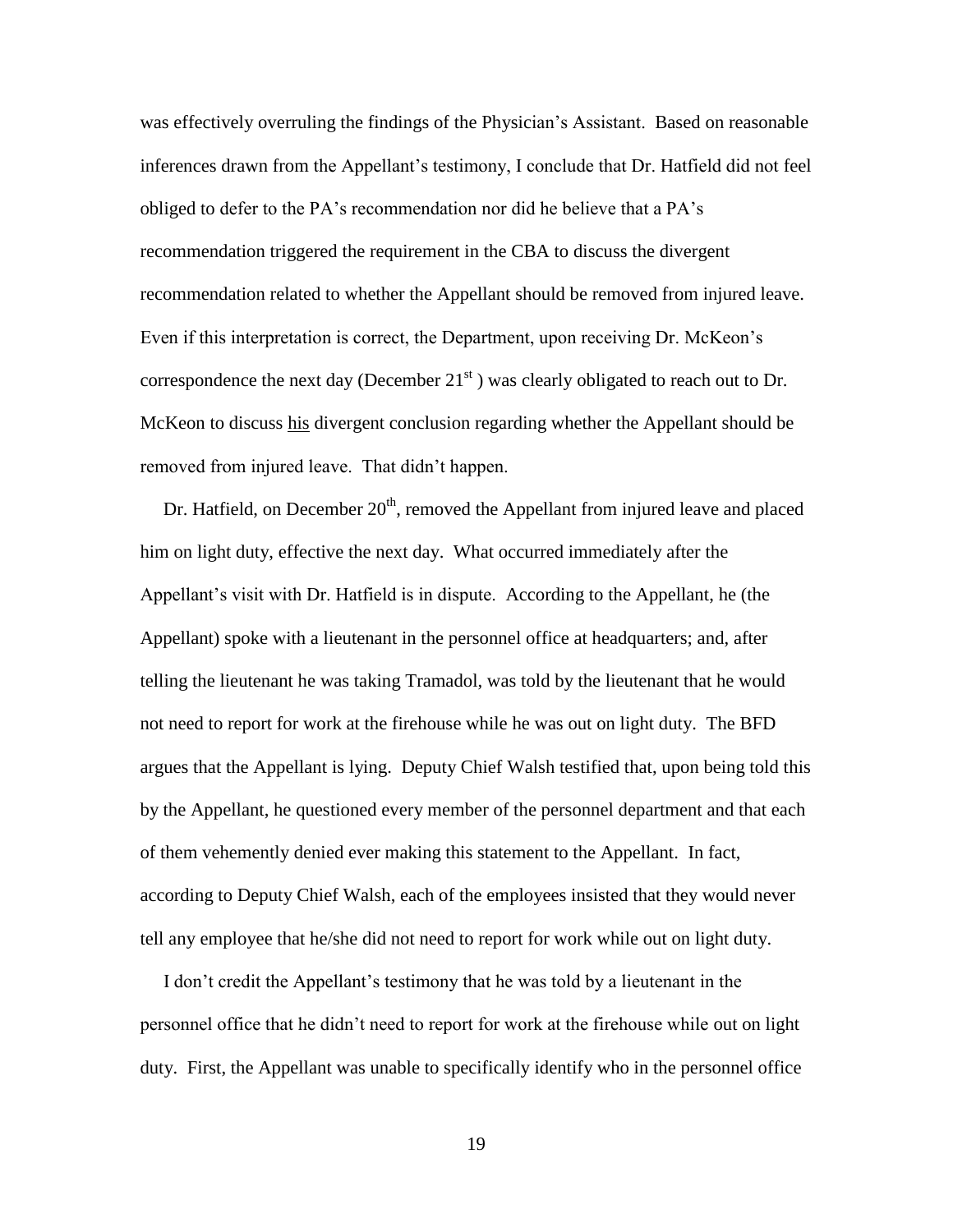purportedly told him this (i.e. – the name of the person). Second, I kept the record open for the Appellant to provide a record of refilled prescriptions showing that he was indeed taking Tramadol during the time period which he was assigned to light duty. I drew an adverse inference from the Appellant's failure to provide this information. Third, the Appellant's testimony, even standing alone, just didn't ring true to me. It differed from other parts of his testimony which were more specific and logical. Thus, I conclude that the Appellant was untruthful when he told Deputy Chief Walsh that a lieutenant in the personnel office told him that he didn't need to report for work while out on light duty.

 The Appellant acknowledges that he called the East Boston firehouse and told a lieutenant that, according to the personnel office, he was being put on light duty, but did not need to report for work. Remarkably, over the next several weeks, 6-8 Fire Captains and lieutenants at this East Boston firehouse recorded the Appellant as being on light duty when they knew he was not reporting for light duty at the firehouse. The Appellant testified that this has been a longstanding common practice in firehouses in the Boston Fire Department. Deputy Chief Walsh and East Boston Fire Captain Gerald Cianciulli dispute this. While there is not sufficient evidence to show that such a practice exists, it was disappointing that the Department failed to conduct any retrospective review and/or audit to determine whether other firefighters, assigned to light duty, had failed to report to duty at their respective firehouses. Rather, the Department appeared to solely take a prospective look, ensuring that, going forward, firefighters are not paid for light duty if they are not reporting to work. Having found that the Appellant was not excused from reporting to duty by someone in the personnel office, I conclude that the Appellant engaged in misconduct by not reporting for duty during the multiple weeks in December,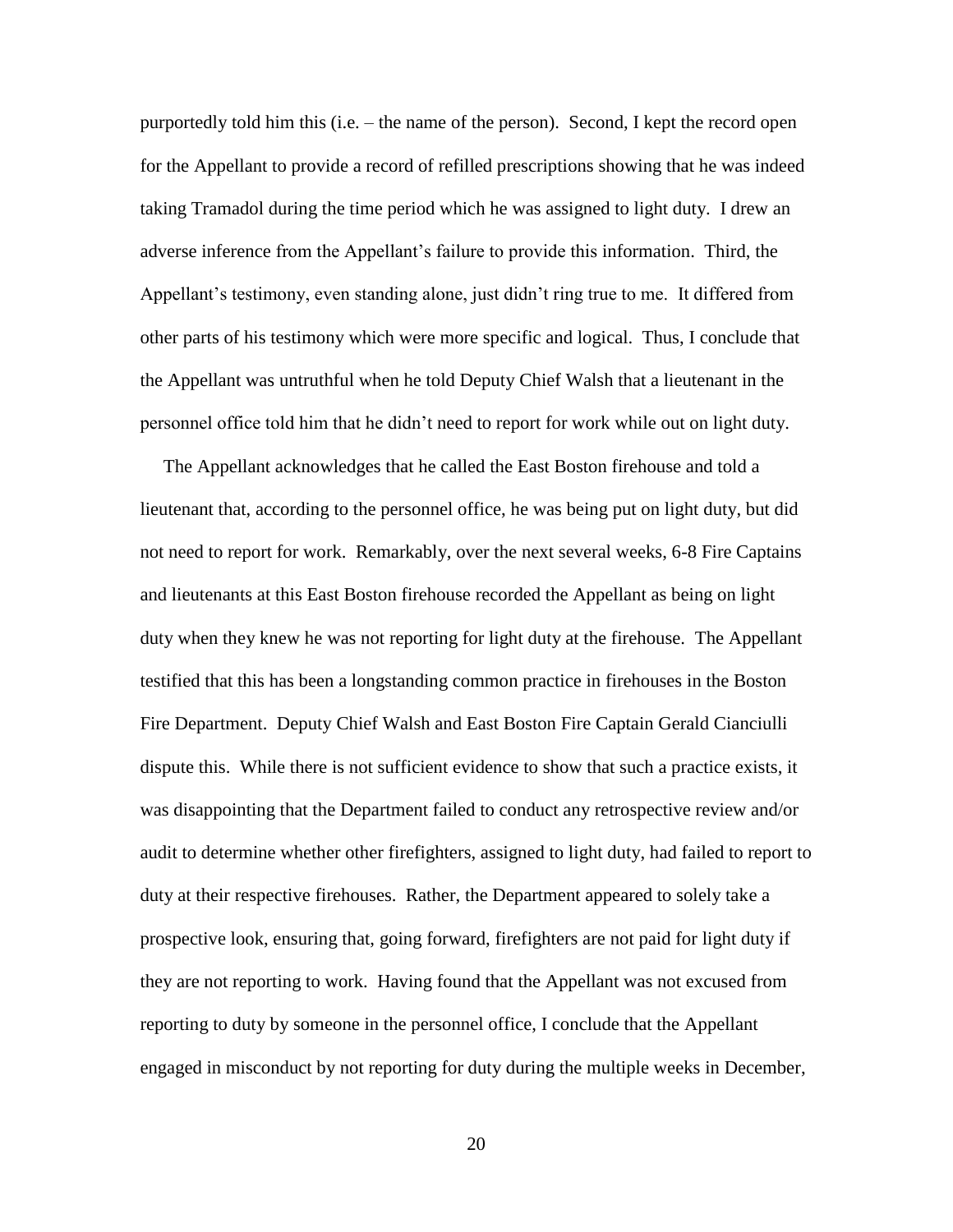January and February 2018 that he was assigned to light duty. The language in the CBA does not change my conclusion. If the Appellant believed that the Department's decision to place him on light duty was not permitted under the CBA, he had a right to grieve that order. He did not. Rather, he falsely reported to a fire lieutenant in the East Boston firehouse that he had been excused from reporting to duty. That untruthfulness, along with his actual failure to report to duty, constitutes misconduct.

 The next critical juncture relevant to this appeal is when the Appellant met with Dr. Holder on Wednesday, February  $6<sup>th</sup>$ . Dr. Holder was serving as the Department's Medical Examiner that day, filling in for Dr. Hatfield. I credit Dr. Holder's testimony that, during that examination, the Appellant verbally told him that his new orthopedic doctor, Dr. Hezel, had cleared him to return to duty. That wasn't true. In fact, when Dr. Hezel last met with the Appellant on February 1, 2019, he had not cleared the Appellant to return to full duty. Rather, he instructed the Appellant to appear for a follow-up visit weeks later before any such determination would be made. I also credit Dr. Holder's testimony that the Appellant told him that he had a physical therapy appointment the next day, Thursday, February  $7<sup>th</sup>$ , the day in which the Appellant, based on his assignment, would have otherwise been assigned to work if he was returned to full duty effectively immediately.

 Instead, based on the Appellant's representation that he had a physical therapy appointment the next day, and based on the Appellant's statement to him that he (the Appellant) was still feeling minor pain and discomfort, Dr. Holder made the return to duty effective Tuesday, February  $12<sup>th</sup>$ . At a minimum, this would mean that the Appellant was still required to report to the firehouse in East Boston for light duty on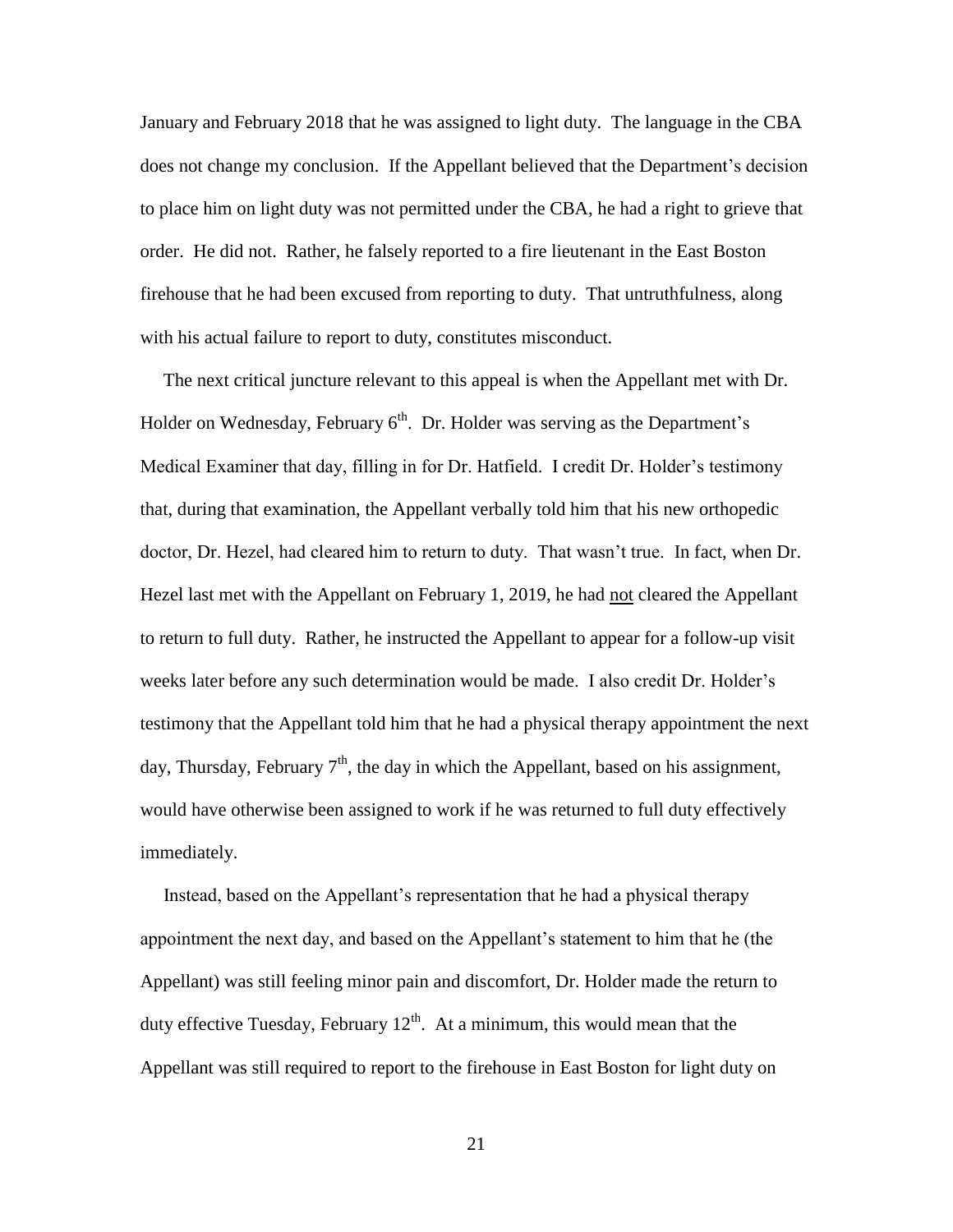Thursday, February  $7<sup>th</sup>$ . The undisputed evidence shows that, instead of reporting for light duty, the Appellant performed a detail during almost the same hours that he should have been reporting to the firehouse for light duty. In short, the Appellant, on Thursday, February  $7<sup>th</sup>$ , received light duty pay and detail pay for the same hours. By doing so, the Appellant engaged in misconduct. $^{11}$ 

 In summary, the Appellant engaged in misconduct by: being untruthful on multiple occasions; failing to report to work at the firehouse when assigned to light duty; getting paid for a detail for the same hours that he was supposed to be performing light duty; and appearing 90 minutes late for a paid detail. These actions violate multiple rules of the Department and constitute substantial misconduct which adversely affected the public interest.

 Having determined that the Appellant did engage in the alleged misconduct, I must determine whether the level of discipline (termination) was warranted. As stated by the SJC in Falmouth v. Civ. Serv. Comm'n, 447 Mass. 814, 823-825 (2006):

 "After making its de novo findings of fact, the commission must pass judgment on the penalty imposed by the appointing authority, a role to which the statute speaks directly. G.L. c. [31], s. § 43 ('The commission may also modify any penalty imposed by the appointing authority.') Here the commission does not act without regard to the previous decision of the [appointing authority], but rather decides whether 'there was reasonable justification for the action taken by the appointing authority in the circumstances found by the commission to have existed when the appointing authority made its decision." Id. citing Watertown v. Arria,16 Mass.App.Ct. 331, 334 (1983).

"Such authority to review and amend the penalties of the many disparate appointing authorities subject to its jurisdiction inherently promotes the principle of uniformity and the 'equitable treatment of similarly situated individuals.' citing Police Comm'r of Boston v. Civ. Serv. Comm'n, 39 Mass.App.Ct. 594, 600 (1996). However, in promoting these principles,

 $11$  It is an understatement to say that there appears to be a systemic problem at the Department in which there is no automated system to automatically block the assignment of details to employees who are coded as being on light duty.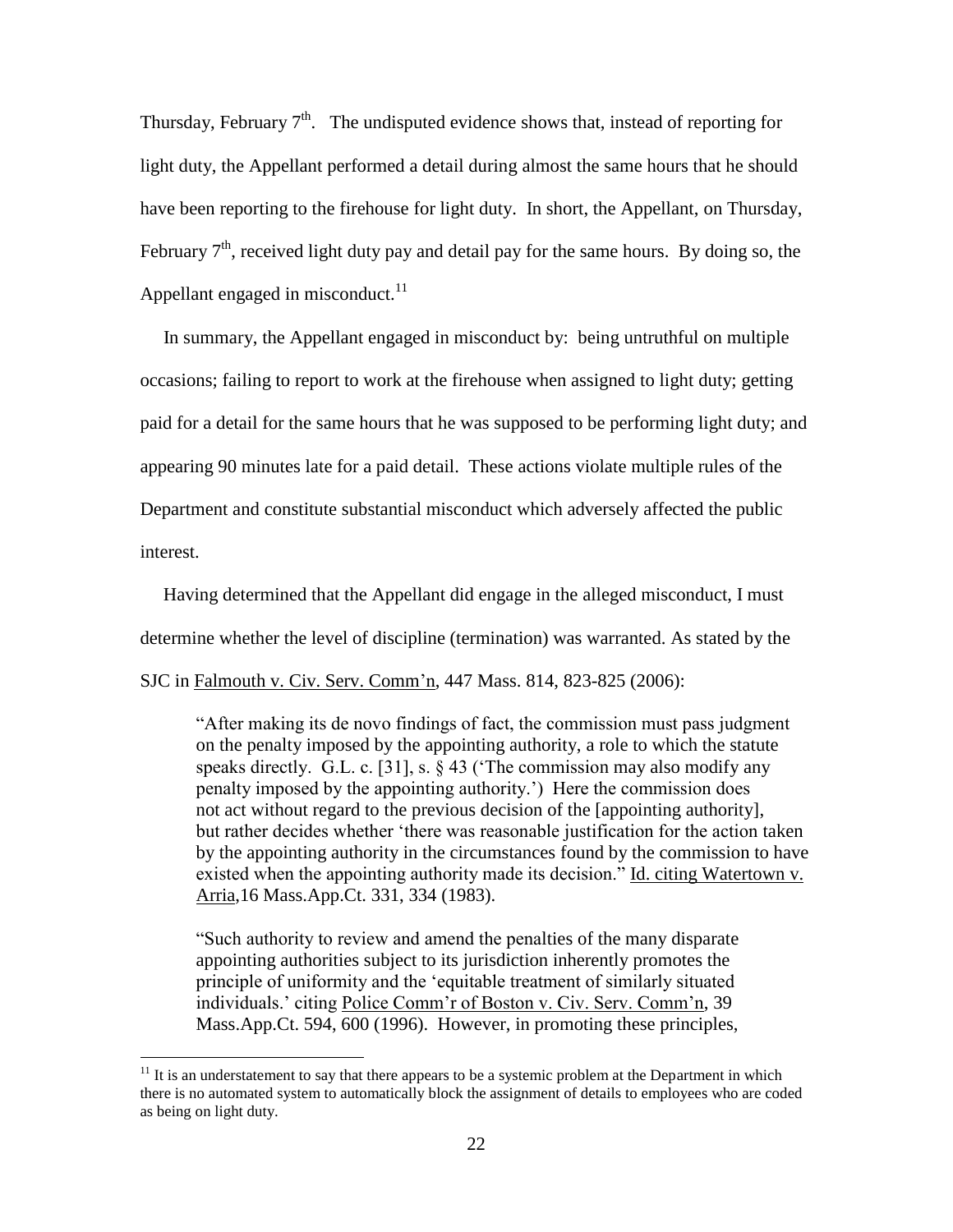the commission cannot detach itself from the underlying purpose of the civil service system— 'to guard against political considerations, favoritism and bias in governmental employment decisions." Id. (citations omitted).

--

"Unless the commission's findings of fact differ significantly from those reported by the [Appointing Authority] or interpret the relevant law in a substantially different way, the absence of political considerations, favoritism or bias would warrant essentially the same penalty. The commission is not free to modify the penalty imposed by the town on the basis of essentially similar fact finding without an adequate explanation." Id. at 572. (citations omitted)

 First, while my findings are not identical to the Department's (i.e. – the evidence only supports one day of "double-dipping" as opposed to multiple days), they do not differ significantly from the Department as, like the Department, I found that the Appellant engaged in misconduct by being untruthful, failing to report to work at the firehouse when assigned to light duty; getting paid for a detail on one day for the same hours that he was supposed to be performing light duty; and appearing late for a paid detail.

 Second, the evidence did not show that the Department's decision here was based on political considerations, favoritism or bias. Rather, the Department's initial efforts to provide the Appellant with assistance from EAP and other medical assistance appears to show the opposite. In short, the Appellant was not targeted by the Department; his own actions resulted in a well-founded decision to conduct an investigation. The findings of that investigation show that the Appellant engaged in repeated misconduct.

 Third, the Appellant's personnel file shows that he engaged in similar misconduct in the past, receiving warnings and suspensions for being absent without leave; being disrespectful to a superior officer; and excessive absenteeism. This shows that corrective